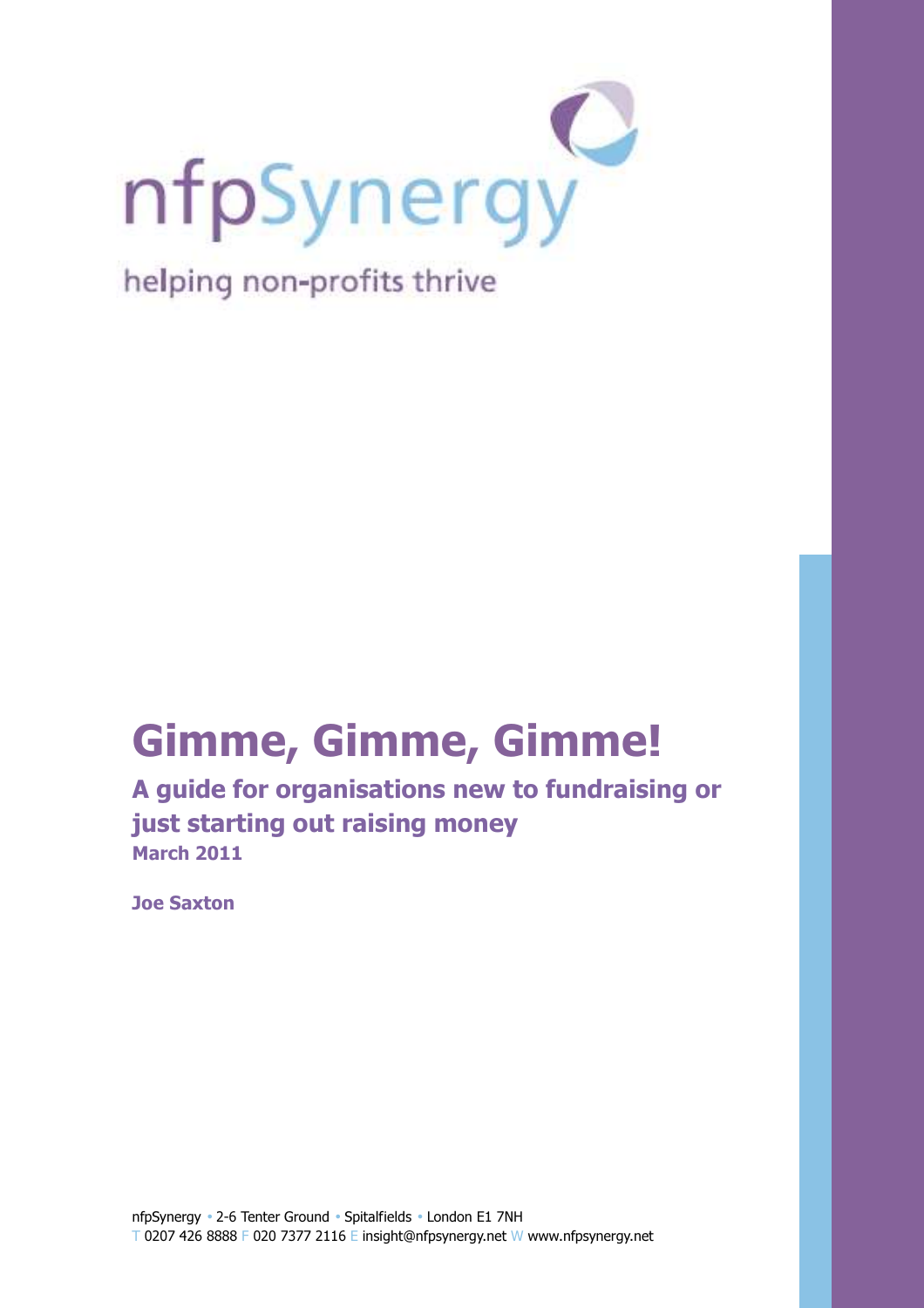# **Contents**

| Part 2: What holds fundraising back? Obstacles for the unwary 6              |
|------------------------------------------------------------------------------|
| Part 3: Before you start: a quiz for giving fundraising great foundations  8 |
| Part 4: The pros and cons of the different fundraising opportunities 10      |
|                                                                              |
|                                                                              |
|                                                                              |
|                                                                              |
| Committed giving (standing orders and direct debits)13                       |
|                                                                              |
|                                                                              |
|                                                                              |
|                                                                              |
|                                                                              |
|                                                                              |
|                                                                              |
|                                                                              |
|                                                                              |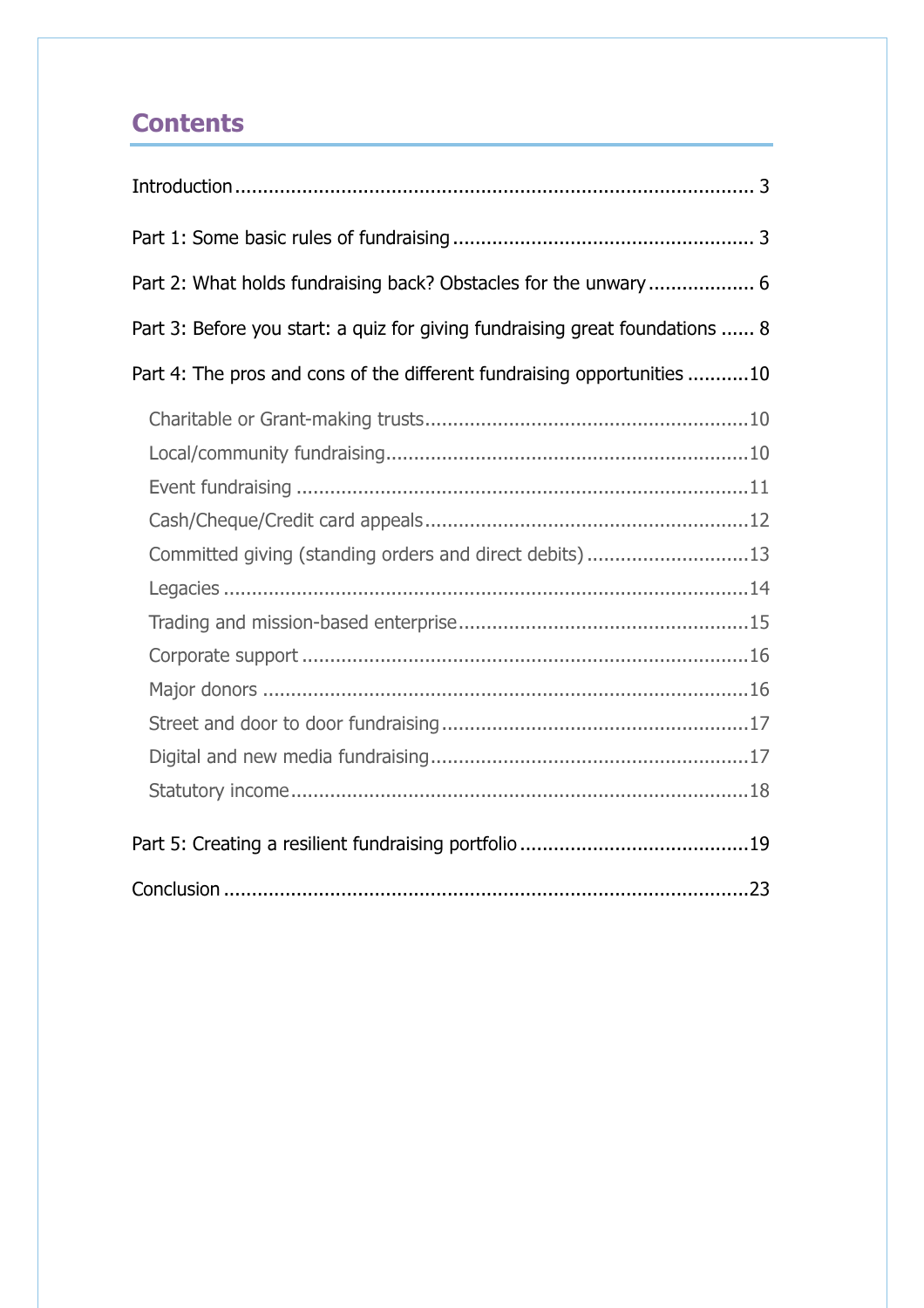# Introduction

This document is written because as government cuts begin to bite and the fragile economic climate continues, more and more organisations are looking at fundraising as a way of helping their financial situation. They are right to do so. However, too many organisations want to raise money with no idea of what to do or how to do it. Or worse still, a few trustees think they know what to do or how to do it when they are only half right.

So the aim of this document is to try and help organisations think about their fundraising with greater realism and to improve their chances of success<sup>1</sup>. It is aimed at small organisations, those (however large) who are just starting to think about raising more voluntary income or anybody else who finds it useful! This document has six parts.

- Part 1. sets out some rules of fundraising to help you work out the basics of raising money.
- Part 2. sets out some common mistakes that organisations make when trying to fundraise
- Part 3. puts parts 1 and 2 together and sets out a checklist for organisations as they think about raising more money from donations
- Part 4. looks at the different ways of raising money and sets out some of the pros and cons of the different techniques
- Part 5. attempts to help people think about how the different elements of donated income fit together into a broader whole

The final part and conclusion give some pointers towards what speed and scale of fundraising success an organisation might expect.

# Part 1: Some basic rules of fundraising

### Rule 1: Fundraising takes time to bear fruit

Raising money from donations is not a quick task. And the bigger the amount of money, the more time the preparation takes and the longer the lead time needed. So any organisation which wants to increase its level of income from donations (or indeed probably any source of income) should be planning to start seeing a return in around 18 months' time. For capital appeals or building up a base of community support this might increase to 3 or even 5 years or longer. The biggest mistake that too many organisations make is to underestimate how long it takes to start raising donated money. There are occasions in which money might be raised in 6 months – but these are very much the exception not the norm and often based on crisis or emergencies.

1

 $<sup>1</sup>$  If you would like to know about my fundraising experience, it's at the end of the document. It is also worth</sup> pointing that everything in this document is my own personal views. I hope they will resonate with fundraisers but I can't promise that everybody will agree with what I say or my conclusions.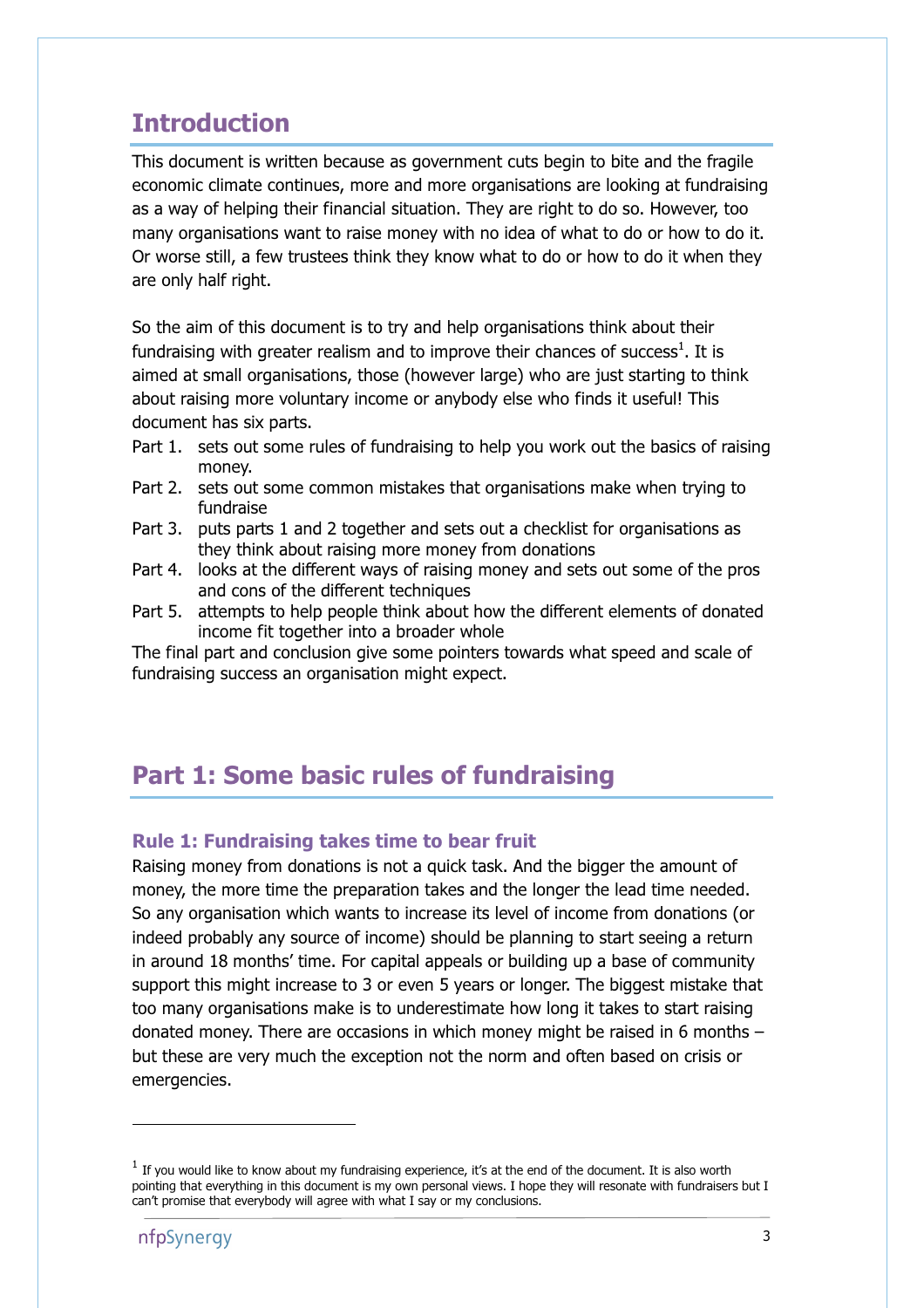#### Rule 2: Fundraising takes an investment of energy and money

For any organisation that has been used to living on statutory, legacy or investment income it can be hard to get used to the fact that fundraising is in every sense an expensive business. An organisation used to living on statutory or legacy income might have been able to spend less than 5% of its income on raising that income. However a typical fundraising operation would do well to spend less than 25% of income on the cost of fundraising, particularly in the early years of growing income. In the final section we discuss how charities should plan for success, but without people or budget it is all but impossible in the competitive world of fundraising to imagine being able to raise more money without spending it in the first place.

#### Rule 3: If you want donations you have to ask for them

Trustees and CEOs are typically a squeamish bunch. They would like to raise money by broadcasting to the ether how worthy their cause is, how great their need is, and how empty their pockets are. The money would then flood in. Newspaper articles don't raise much money. Only the very best newsletters raise much money. A donation box at the back of the annual report doesn't raise much money. Asking people directly and passionately raises money. There are few shortcuts to this. And here's the rub – most of the most effective ways of raising money today are also those that tend to wind people up the most. Stopping people in the street and asking them for money is highly effective – but many people don't like it. TV and newspaper advertising is for all but a tiny number of charities (typically children and animals) a massive waste of money. So if you want to raise money you have to ask people for it. And not a 'sotto voce', under your breath, in passing, 'would you just', 'could you just' type of asking. But a proud, direct and passionate ask, whether it is in person, over the telephone, by letter or to a room full of supporters. And who should do that asking? The CEO and trustees are often the best people to do it. Donors like to meet CEOs and feel flattered if they are asked by the CEO. Trustees are even better: they give their time for free because they care so much about the cause. So we have come full circle. Not only does fundraising involve asking, but the trustees, guided, coached and helped by the fundraisers, are often the best people to do it.

#### Rule 4: Fundraising takes skills and experience

Fundraising takes skill and hard work. The best fundraisers are as skilled as the best athletes or the best pop stars. The best fundraisers can make a real difference to the fortunes of their organisation. So any organisation which thinks that anybody can fundraise is sorely misguided. Indeed it is as misguided to think that anybody can fundraise as it is to think that anybody can manage an organisation's finances. To be effective at fundraising can take years of experience. So an organisation faces a choice - it can appoint smart, fast-learning people and give them plenty of training and support and grow their salary as their expertise grows. Alternatively it can appoint people with the experience and pay them more from day one. Either way all the other rules still apply. One last thing: hire a fundraiser to raise money and **not** because you believe they have a magic contact book of instant donors ready to give to any cause the fundraiser asks them to. Trustees should have a good donor contact book if anybody – rarely fundraisers.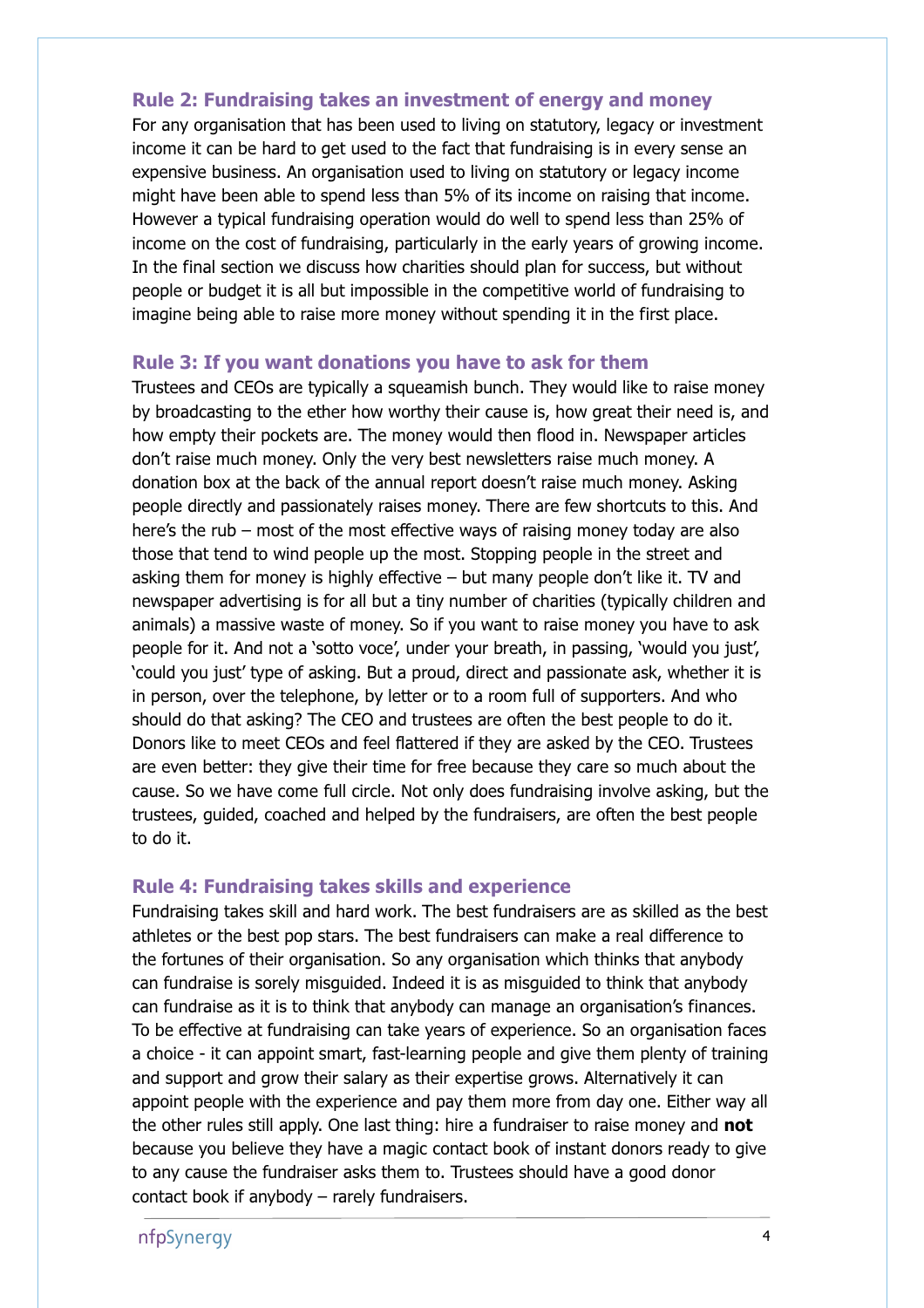### Rule 5: Fundraising is not one skill, but many

To the outside world it is easy to see how fundraising can appear homogenous and that a fundraiser should be good to do all types of fundraising. Nothing could be further from the truth. The people who are good at grant-making trusts are rarely those who are good at direct marketing or asking for big donations. The challenge is of course in small organisations that one person may need to cover all fundraising – but that doesn't mean that they will necessarily be good at it all instantly. So an organisation needs to decide which fundraising it wants to be good at and build the skills and expertise in those areas. Otherwise it runs the risk of being a jack of all fundraising trades and raising money in none of them. Before you read this and throw up your hands in horror at hiring multiple specialist fundraisers at great expense, a good focus with which to start is a fundraiser focusing on trusts and foundations.

### Rule 6: There is no such thing as donor fatigue – just fundraiser fatigue

Of all the rules, this one is most about the attitudes that fundraisers need to take towards their task. It's easy to hear people talking about donor fatigue: the idea that people are fed up with giving. Fundraisers should never succumb to this idea. Fundraisers should always have the view that people have never been asked in the right way or at the right time or with the right request. The moment that fundraisers believe that nothing they can say or do will make a difference to whether people give, they should call it a day. After all, no supermarket, mobile phone company or bank talks about consumer fatigue. They know that they have to innovate, try out new things, build better products and create more powerful and compelling reasons to buy in the minds of their audiences. And fundraising should never be any different.

#### Why do people give?

For an organisation that is trying to raise money, understanding why people give is pretty useful. However, people's motivations are complex. Here are a few of the most important reasons why people give:

• They are personally affected by the cause (think cancer or heart disease)

- They are thankful that they aren't affected by the cause (think cancer or heart disease!)
- They want to have fun and be part of something (think Red Nose Day)
- They share the values and ideals of the organisation (think human rights)
- They empathise with the victims or beneficiaries (think Haiti earthquake)
- They can get a bargain (think charity shops)
- They want to help their community (think school fundraising)
- They trust or fancy the person asking (think street fundraising)

This doesn't cover every motivation. But perhaps the important thing to emphasise is that when you are raising money, it really helps to know which of this complex myriad of people's motivations you are appealing to. If you're not sure what is motivating people, perhaps they won't be sure why they should give.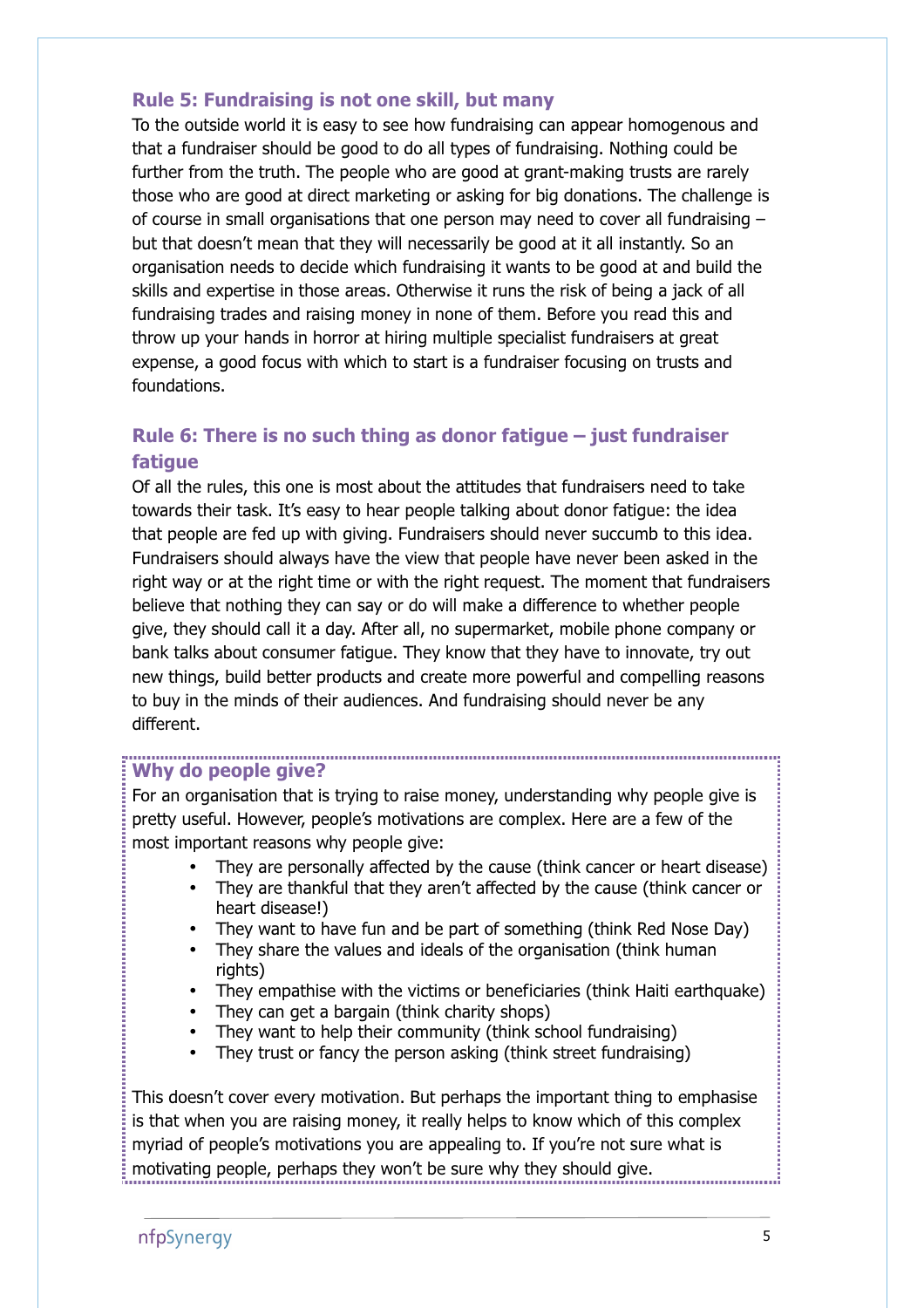# Part 2: What holds fundraising back? Obstacles for the unwary

Part 1 looked at some rules of fundraising. This section looks at some of the ways that organisations tend to make life harder for fundraisers and fundraising. Some obstacles are easy to overcome while others require imagination and creativity.

Meddling, distant or unrealistic management: 'We must start raising money'. It's probably the cry that has been heard in a thousand boards and management teams over the last few years. Sadly, saying it does not make it so. Too many organisations start on the road to raising more money without any realistic idea of how long the process might take or how the organisation might need to change. It is a challenge for any organisation to take on new activities, but I've seen CEOs appoint a fundraiser for a capital appeal for a building that was already being built (i.e. being totally unrealistic). Equally I have seen chairs and CEOs meddle continuously in fundraising without taking the time to understand the challenges or actually raise the money (i.e. believing that ignorance is no barrier to being a fundraiser). The third obstacle is that of trying to bolt on fundraising to an organisation without realising how much an organisation can need to change to be successful. It is critical that an organisation listens to its fundraiser (or fundraisers) to find out how they can be a help to fundraising and not a hindrance. More often than not, sole fundraisers complain about being pulled in all directions by multiple, overlapping or conflicting requests.

A flabby mission and purpose: While getting the management of fundraising wrong is totally solvable, the work of an organisation is a key precursor to fundraising success. Some causes are naturally easy to raise money for (children, cancer, health, etc) and others much harder (rights of any kind, adults, prisoners, etc). Those who are fundraising for naturally appealing causes should go for it. Those who are fundraising for harder causes should think carefully how they present their cause. I am not suggesting that organisations change their mission in order to fundraise (though many organisations will understandably contort their project or cause in order to meet the criteria of a grant making trust or statutory income source).

There are a number of ways to overcome a mission which isn't naturally appealing. First- focus just on one part of the service portfolio that is easier to understand or relate to. Second- focus on people as individuals: their hopes, fears, feelings and their lives. Third -think laterally. Heroic volunteers are more appealing than walkers who go out ill-prepared if fundraising for mountain rescue. Guide Dogs is popular because of the dogs – they provide an easy way to engage with the cause. Lastly use non-cause reasons to give; it's a local charity; you can have something named after you; come to this amazing charity event etc. It's easy to forget but people actually give to charity for all sorts of reasons other than the cause (I once signed up to a direct debit with a street fundraiser because it was his birthday!) Every cause has its emotional hook – for some it's easier to find than others – but it's there.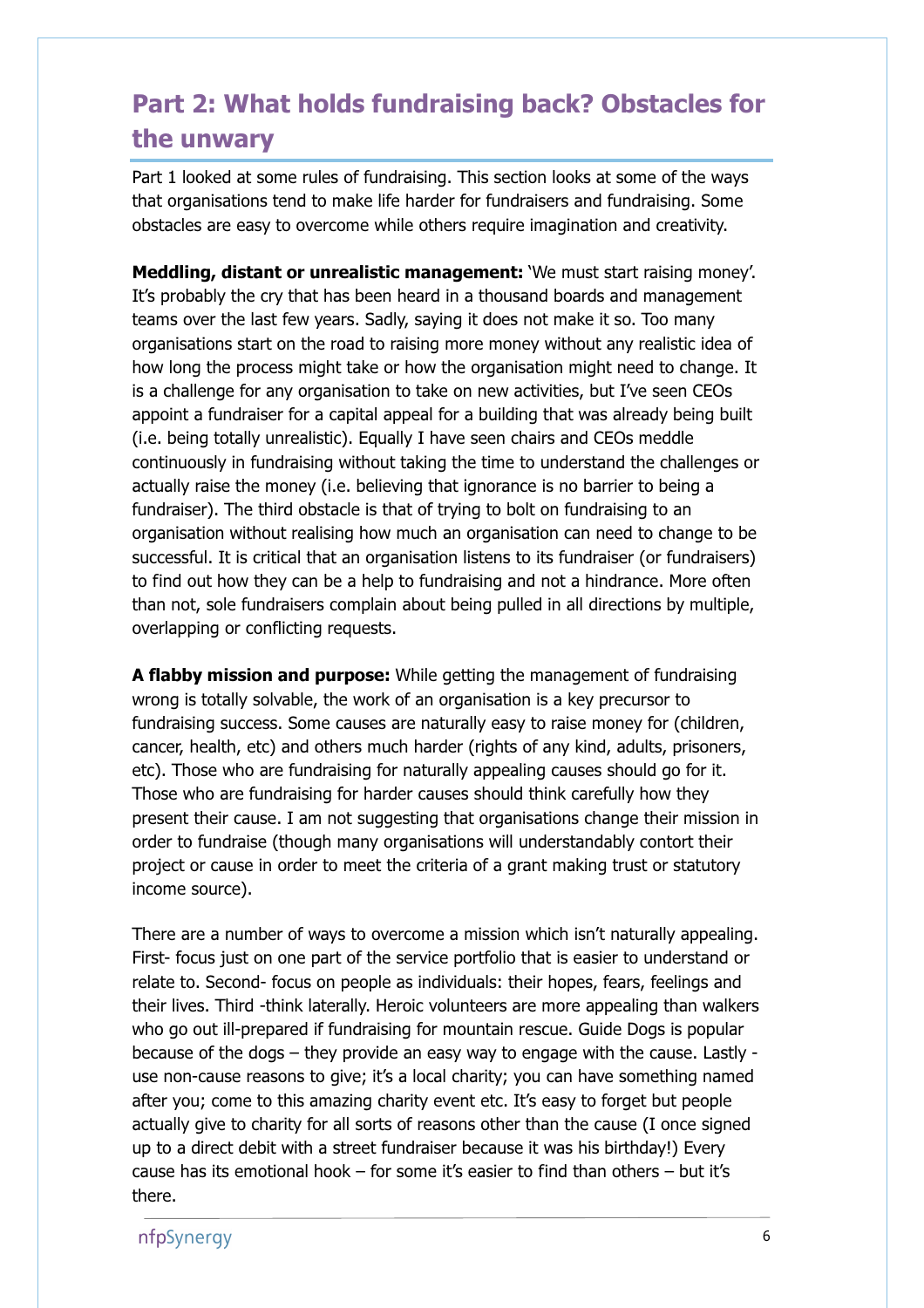**Being asked to fundraise for general funds:** There is a nagging fear in most people's minds that their donation to charity is not being well spent. It will be wasted on 'administration' or fundraising or generally not go where it's meant to go. For this reason it's usually more effectively to raise money for a specific project than the organisation in general: people are more likely to give to the specific than the general.

The paradox is that for many organisations it is general funds that they need, not restricted ones. Grant-makers, government and the Big Lottery Fund are almost phobic about giving out funds to help an organisation in general and almost always restrict funds. So the funds that an organisation may need from fundraising are often as much to pay for general running costs as they are to increase the total size of the organisation's income (One way round this paradox is to include the costs of running the organisation in the money you ask for from trusts and statutory sources. If it costs  $£100k$  to run an organisation then a portion of that  $£100k$  should be included in any bid for funds on top of the actual cost of the service or project. This is called full cost recovery.)

So a charity needs to work out the way that it can most effectively raise funds for where they are needed most, while making sure that donors can be reassured that they are giving to a specific appealing part of the organisation's work.

Trying to do too many different fundraising activities: It is amazing the number of small charities who are carrying out 6 or 7 different types of fundraising activities and often doing all of them at a sub-optimal level. The problem with doing too many fundraising activities is that the skills and expertise needed for each are probably different. So the one or two individuals responsible for fundraising end up being pulled in all directions and become jacks of all fundraising trades and good at none of them.

It is almost always better to pick a few areas to concentrate on and make those shine. How these areas are picked is a matter to think carefully about and is discussed more in parts 5 and 6.

Under-staffing or under-investing in fundraising: It is a woefully common scene. A charity has big ambitions for raising more money but is only prepared to commit tiny budgets. Its fundraising eyes are bigger than its investment tummy. Typically the hallmarks of under-investment are often accompanied by many of the other barriers in this section as well as a tiny amount of (underpaid) staff time and budget. It may well be that the organisation has no ability to add more staff to fundraising. However in most organisations with a turnover of under £1 million it would be expected that the director would be spending a significant portion of their time (50% perhaps) on generating income and fundraising. A director's role might include writing grant applications, wooing donors, doing presentations and following up contacts. So how much should an organisation expect to invest to get what kind of return from fundraising? I'll address this more in part 6.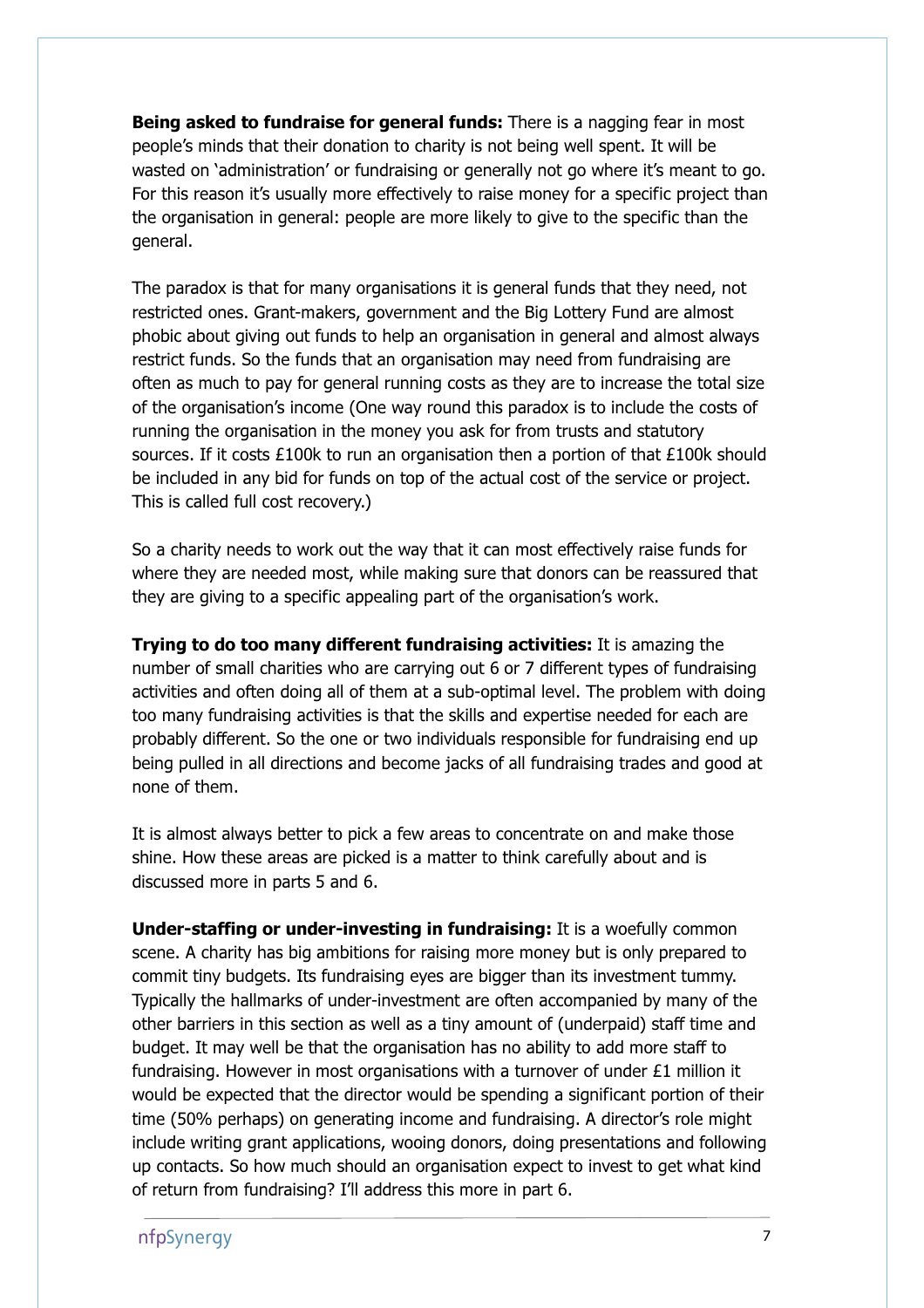# Part 3: Before you start: a quiz for giving fundraising great foundations

#### Are you clear who is responsible for your fundraising?

- a) We are all responsible for fundraising
- b) We have a dedicated fundraiser who is responsible for delivering our targets
- c) We have a dedicated fundraiser supported by a wider team who share the fundraising load

#### Do they have the time for fundraising amongst their other tasks?

- a) We are all so busy that fundraising just has to take its place in the queue
- b) Fundraising is one of the key objectives for a couple of people
- c) One staff member has had her work load reduced to do more in fundraising and three others have it written in their objectives

#### Are you clear what you are asking for money for?

- a) We are raising money for everything and anything we can
- b) We have some ideas on what we are raising for but nothing written down
- c) Different types of fundraising are raising money for different types of expenditure. Legacies go into general funds; grant-making trusts are very specific and so on.

#### Do you have a trustee with fundraising experience or expertise?

- a) We have a trustee who has run a lot of flag days
- b) We have a trustee who once worked in an advertising agency
- c) We have a trustee who has paid fundraising experience in a charity

#### Does the fundraising programme have a budget to help it deliver?

- a) We aren't that organised
- b) We don't have the money to spare
- c) We have a budget tailored to suit our fundraising targets

#### Have you worked out your fundraising strengths?

- a) We have a very worthy cause
- b) We know the two areas we want to prioritise
- c) We think we have four areas of key strengths in terms of asking for money

#### Are you eyes wide open about your fundraising weaknesses?

- a) It's so unfair that our excellent work can't speak for itself
- b) We are worried about not having a database
- c) We have done a full SWOT analysis on our fundraising

#### Do you have the right fundraising kit and infrastructure?

- a) This isn't a PE lesson you know
- b) We know we need a database but we have a volunteer who says they can build one with Microsoft Excel
- c) We need to choose a database, change our financial systems and create a fundraising co-ordination group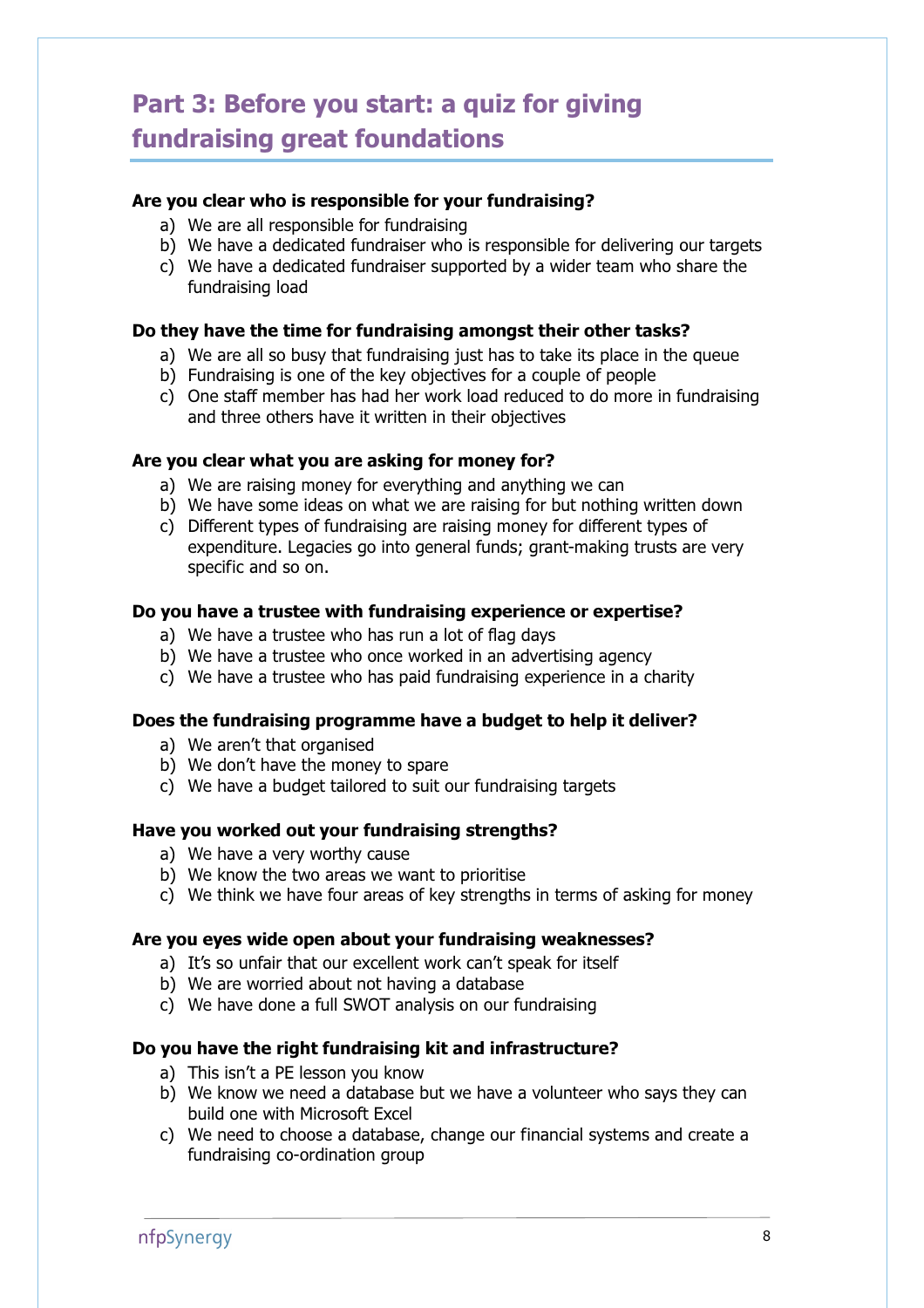#### Are you creating a strong brand to help fundraising?

- a) Brand? What a distasteful way to think about charities!
- b) Brand? We like to think we have a strong reputation and image
- c) Brand? We have a simple 'essence' statement to try and make sure we have the right image and get the right messages across

#### Are you using new media to help fundraising?

- a) We have a fax machine? I think it works.
- b) We have a great website and it's regularly updated
- c) Our CEO does a blog and regularly twitters and our Facebook page is very popular

#### Are you using old media to help fundraising?

- a) We do a press release for our AGM
- b) We regularly press release our best stories
- c) We have a target list of ten journalists and we use our blog to put stories into the wider media

#### Do you have a written fundraising plan?

- a) It's so hard to have a plan where there is so much to do
- b) We have a sort of plan but we didn't quite finish it or agree
- c) Yes we do and although we update and refine it, it acts to keep us focused

#### Answers

All 'a's – need to improve your performance on fundraising

All 'b's – a good start but still more work to be done to make your organisation fundraising-friendly

All 'c's – great stuff. You hardly need to read this. But then again, why stop now?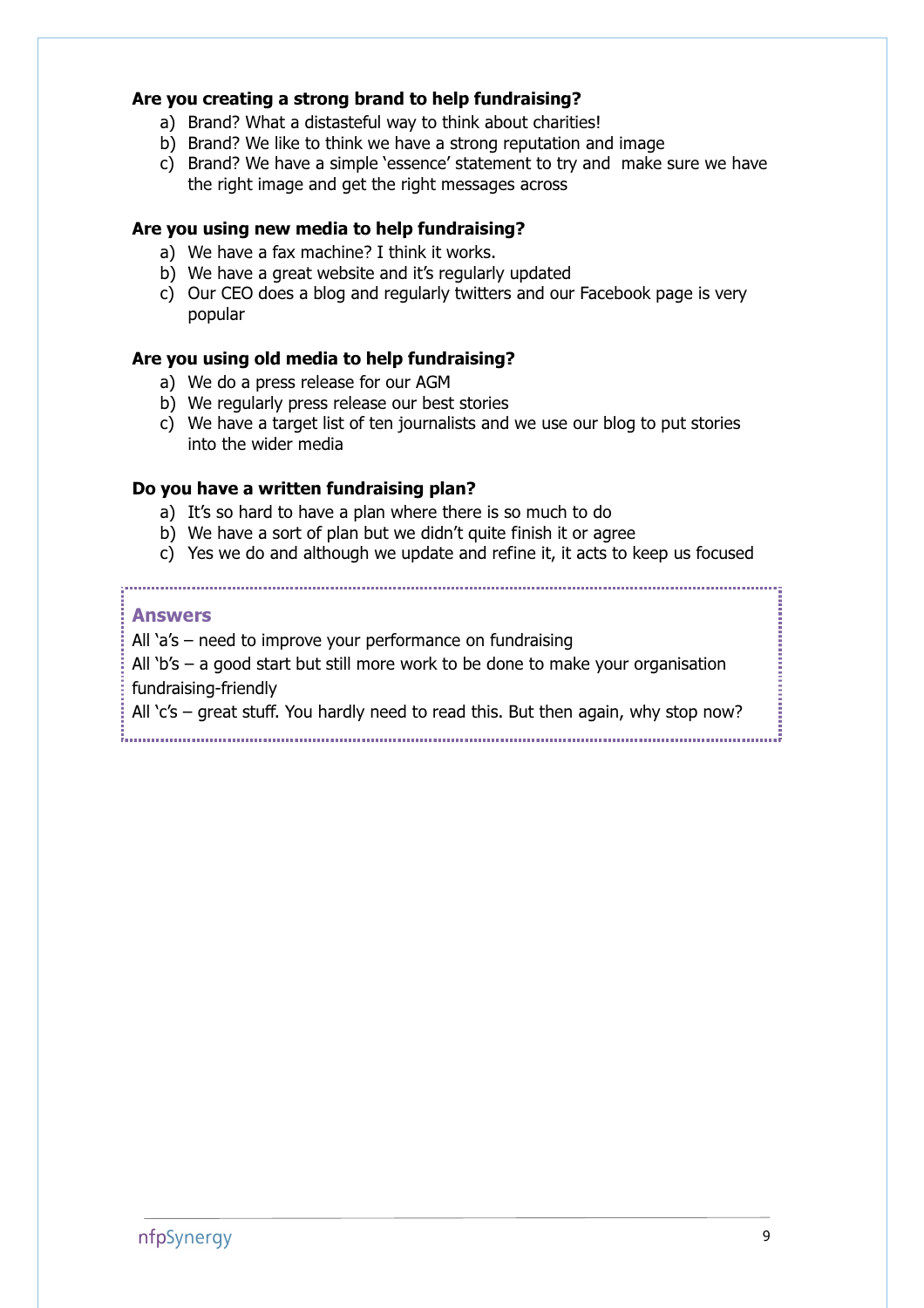# Part 4: The pros and cons of the different fundraising opportunities

### Charitable or Grant-making trusts

Grant-making trusts are the main stay of many small charities. There are a whole variety of reasons for this. Trusts tend to like small organisations and avoid organisations with substantial reserves. Trusts tend to provide substantial sums of money (thousands not hundreds) over a specific period (eg three years) or for a specific project or for organisations in a specific locality. The task for a (small) charity is to work out which of their activities fit the criteria of grant-making trusts, for trusts also very rarely give to an organisation as a whole but to specific work. Do your research before your apply!

So many small charities have a patchwork of trust grants to support different aspects of their work. The best charities are experts in parcelling up their work in a way that appeals to grant-making trusts and are experts in completing the application forms in a way that ticks all the boxes that a trust is looking for. Even in this area of fundraising it simply isn't the case that a great cause will shine through. Connections to the trustees of a grant-maker are often equal in importance, if not more so, to the application form itself. So make no mistake: there is an art to getting grants from charitable trusts.

**Pros:** Substantial chunks of money at relatively low cost from organisations whose job is to give away money

**Cons:** Trust grants are usually for specific projects or specific causes  $-$  so rarely unrestricted and reporting requirements are usually high.

Timescales: Timescales on trusts are misleading. A brilliant trust application could be submitted in a month. It would usually take 6 months for them to make a decision. But success would then require a stream of great projects and a stream of appropriate trusts. Focus more on getting better at the hoop of trust applications than how long it takes to get there.

**Likely ROI:** Grant applications can often be squeezed into a variety of people's roles so the costs can be spread. Not unreasonable to expect a return of 10:1 (the figure from our 2005 study) but this is very cause dependent.

### Local/community fundraising

Community fundraising is where many organisations have their roots: small, grassroots fundraising events which raise a few hundred or even a few thousand pounds for the local charity. Most schools raise their PTA money this way through Christmas bazaars, raffles, quiz nights, and the like. This kind of fundraising works best at the grassroots level because the work is all done by volunteers. At the point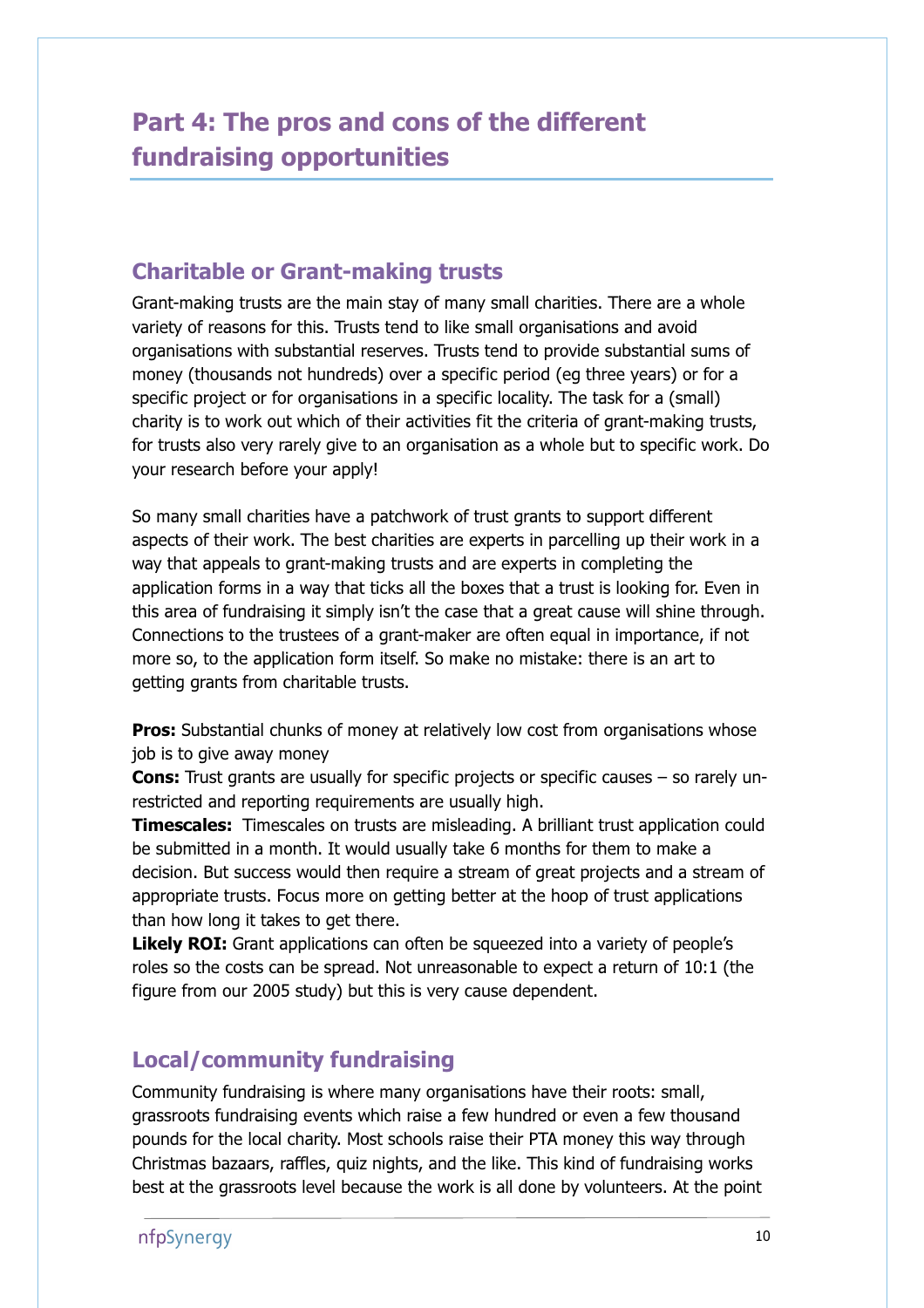at which paid staff are needed to start co-ordinating community fundraising, the cost can start to increase, without the income necessarily following suit. Indeed existing groups of volunteers can resent or resist being co-ordinated or supported! However when the groups of volunteers need to be started from scratch this can be hugely time-consuming. For larger charities, community fundraising works best when the centre provides the fundraising products and local groups can then adapt. Macmillan's 'World's Biggest Coffee Morning' is an excellent example of this approach.

Pros: Unrestricted income from volunteer-driven events from dozens of different activities

Cons: Hard to grow community income without adding in staff costs and without homogenising fundraising and so removing local autonomy and freedom.

**Timescales:** Community fundraising typically takes a year to get started and 3 years at a minimum to reach its peak.

**Likely ROI<sup>2</sup>:** Around £2 to £1 after a few years' successful development in the current climate. Our 2005 study $3$  has an ROI of just over  $3:1$ 

### Event fundraising

Event fundraising is often very similar to community fundraising and the types of activities can overlap. However, good event fundraising can take a single event (sponsored walk, bike ride, marathon, 10k run, etc) and build its success up over time (witness the London Marathon). Events aren't just about sport, they can also be gala balls, or coffee mornings or benefit concerts. Many organisations successfully create these kinds of events and earn a consistent revenue stream. There are two key challenges for event fundraising. First is that the cost of many events changes very little irrespective of the number of participants. This is excellent if the numbers are high and lots of money can be raised. It's bad news if numbers go down because it's easy to make little money or even incur a substantial loss. The second challenge is whether to organise an event for a single organisation or piggy back on other people's events. It's much more preferable for a small organisation to piggy-back on other people's event if you can, but they may well not exist. The great benefit of the Brighton Marathon or the Cumbrian Rivers Ride is that any individual charity only has to find the runners or riders – somebody else organises everything else.

**Pros:** Events, when run well, can provide a stream of income which grows year after year. Marketing costs can be low as participants return year after year and

l

<sup>&</sup>lt;sup>2</sup> These ROI are how much a charity might get back for every  $£1$  it spends including staff time. So an ROI of  $E2:E1$  would mean spending  $E100.000$  and raising  $E200.000$ . They are based on a mixture of nfpSynergy data, industry wisdom, and best estimates. ROI varies hugely between organisations for a whole variety of reasons. Treat them as a guide not a tablet of stone.

 $3$  nfpSynergy has carried out 3 benchmarking studies in 2005, 2005 and 2010. The 2007 and 2010 studies only covered fundraising from individuals. All three are available from the free reports section of our website.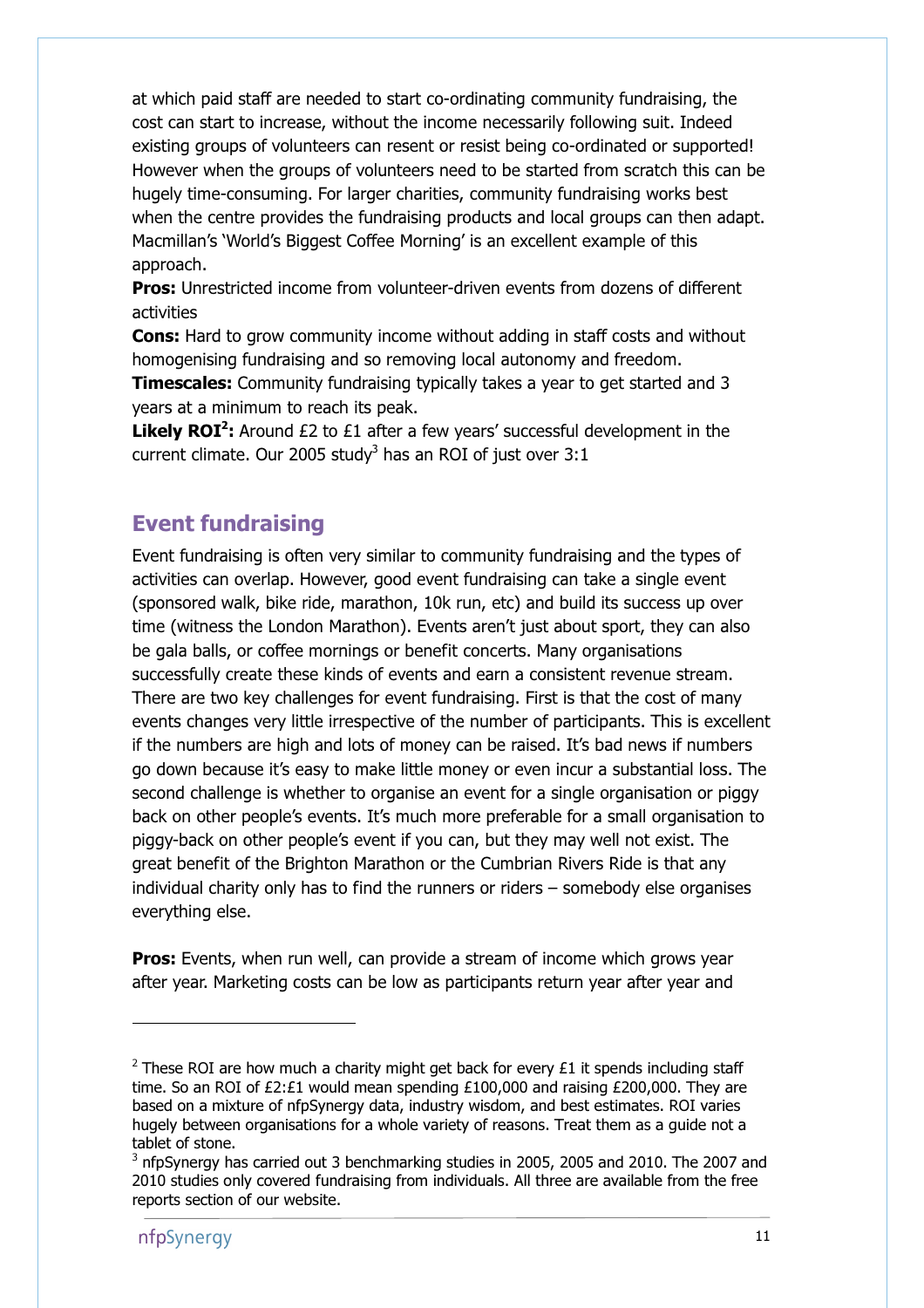participants raise their own funds.

**Cons:** Costs are often static when income is not. So a loss of volunteers, a change in organisation, a change in public taste or even just boredom can all lead to a reduction in income

**Timescales:** similar to community fundraising: a year to plan and at least 3 years to reach peak income

Likely ROI: The best events can raise many times what they cost, but this will require loyal participants, an event with a strong cache, and generous donors. New events can break even after a year or two and then grow subsequently. A ratio of 5:1 is possible for the best events but 3:1 might be a more realistic target

### Cash/Cheque/Credit card appeals

Many organisations send out regular appeals to their existing donors asking for a donation of £10/£15/£50 or whatever size is most appropriate. Many who give to charity this way tend to worry that all their donations disappear in appeal costs. Still, for those charities with a large supporter base, appeals for particular topics can raise substantial amounts of money. However for direct mail and direct marketing to be successful it requires a constant stream of appeal topics about the work of the charity or a breadth of appeal types (raffles, donation, catalogue, etc) to be successful.

For any charity starting out building a database from scratch, the costs are very high. A rule of thumb might be that a donor might take two years to pay back the cost of recruiting them. And beyond that, a charity needs to be able to create compelling appeal topics; it needs a great database onto which all giving details can be stored; it needs a team who can do the banking and thanking activities and so on.

Pros: For charities with established databases, direct mail can provide a stream of un-restricted income. Starting small with donors from newsletters, visitors, event participants and all other contacts could be the beginnings of a low cost, lowmaintenance, income source.

**Cons:** It's very hard to imagine a charity building a direct mail database from scratch without considerable investment. A new operation might begin to be profitable after 3 years – with a good deal of skill

**Timescales:** Nobody should bank on getting a new database of supporters recruited through paid fundraising routes to profit in less than 2 years and it may take much longer.

Likely ROI: With an existing supporter base and good appeal topics an ROI of 5:1 is possible. But building a new supporter base might see an ROI of break-even after 3-5 years. Adding in committed giving (see next section) improves the economics and the ROI. Our 2005 study has an ROI for individuals fundraising overall of 4:1. Our 2010 study has an ROI for donor recruitment including staff salaries of 0.83:1 and for existing donors of 5.9:1 (which includes committed giving income)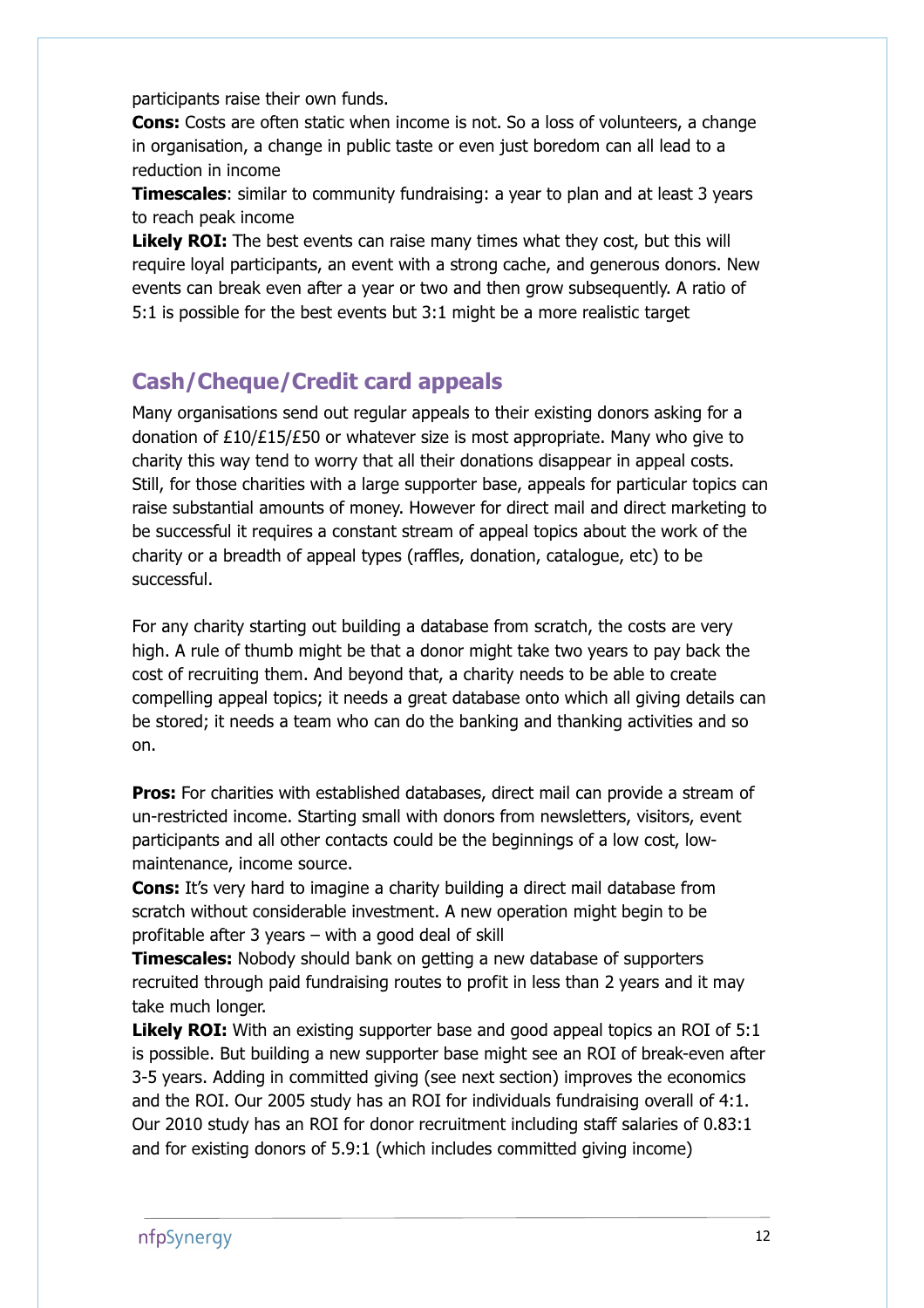### Direct marketing or direct mail: what are we talking about!

Direct mail (that is a letter posted to an address) is one of the most visible types of fundraising. Direct marketing (DM) includes direct mail but is any form of marketing which aims to create a direct relationship with an individual (i.e. the organisation gets their name, address, mobile phone number, email address or other contact details). Direct marketing includes the following:

• Cold mail or email (recruiting donors by buying names from a list and mailing them or emailing them)

- Donor appeals (soliciting donations or a response by sending a letter/email/text to a person who you already have a relationship with)
- Doordrops (unaddressed mail sent to all the properties in a given postcode)
- Direct response TV (TV ads designed to persuade a person to call, text or email the organisation)
- Inserts (Leaflets put in magazines and newspapers designed to solicit a response)
- Direct response press ads (Press ads designed to persuade a person to call, text or email the organisation)
- Street or door to door fundraising (People on the street or on the doorstep trying to persuade people to hand over their contact details for campaigning or direct debits)

This isn't an exhaustive list but it gives an idea of the breadth of ways that a charity can work in direct marketing. DM often attracts a high degree of criticism from people who don't like it coming through their letterboxes or in their magazines in high volume. In the context of the document DM is a method to get a type of donation. So an organisation can use DM to solicit for a direct debit or for a cash donation – which is why this box is squeezed between cash/cheque appeals and committed giving.

## Committed giving (standing orders and direct debits)

Part of the story that isn't being told in the description of direct mail is the absolutely critical importance of banker's/standing orders and direct debits (collectively called committed income). The benefit of a standing order (where the donor tells the bank to give a charity the money) or a direct debit (where the donor tells the bank that a charity can ask for money) is that the money is predictable. Perhaps more important is that inertia works in the charity's favour for committed giving and against in direct mail. In other words if a donor does nothing in response to a direct mail appeal no money is raised but if a donor does nothing once a direct debit is set up the money keeps on coming.

On top of inertia the charity can claim gift aid (see the gift aid box below) very easily on top of those donations. An advantage of banker's orders over direct debits for very small charities is that a standing order only needs a form to be completed by the donors. One Oxfordshire primary school doubled its fundraising income by asking all parents to give regular time (through volunteering) or regular donations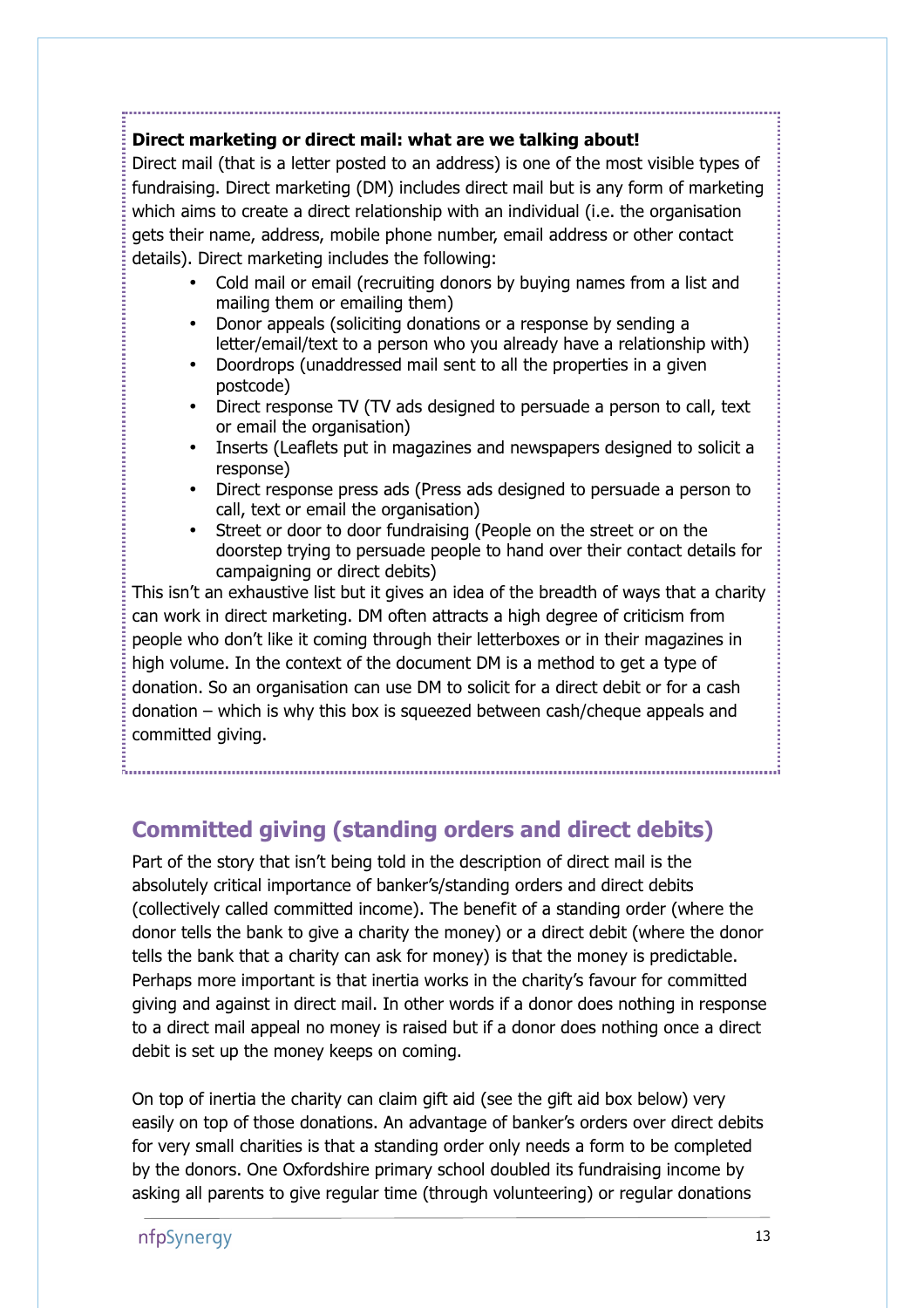(through a standing order) $4$ . In contrast, direct debits are more complicated to set up and almost certainly need to be administrated by a third party for all but large charities.

**Pros:** Regular streams of low-cost income from which gift aid can easily be claimed. Cons: People still need to be persuaded to give in the first place – lowering the barriers to signing a commitment is why charities are so keen on starting out on £2/month.

**Timescales:** The first donors through standing orders could be giving in less than three months or six months for direct debits. Growth may be more drip drip drip than a flood. So it may take time to build up the income to a substantial level. Likely ROI: The ongoing costs of servicing committed income is low so even 1000 committed donors could be producing an ROI of 5 or 10:1. Building up committed income is still hard work but see the section on street/door to door fundraising for more detail.

### The joys and perils of gift aid

Gift aid is a wonderful thing. Sure it could be made easier, less bureaucratic. But the reality is that there is probably no more cost-effective way of adding 25% (or 28% for donations before  $5<sup>th</sup>$  April 2011) to whatever you have raised from individuals on the planet. All an individual needs to do is get a completed gift aid form from the donor, write down all the details of their donation and send it off to HMRC and a few weeks later a cheque arrives. Ignore the fact that you have to keep every form from every donor, ignore the fact that HMRC like to ask if a gift aid declaration is joint or single or any number of other tricky questions. See the section at the end for more information on gift aid and how to claim it, but my bold assertion is this: per hour of time spent, claiming gift aid will always be more time-effective than raising the money in the first place. As an example, processing the gift aid claim for my mother's funeral collection, despite the bureaucracy, raised £1600 for a day's work. £1600 for a day's work. Never forget gift aid and the icing on the cake it is for fundraisers.

### **Legacies**

For those charities which have a legacy income it can be heavenly. A little old lady leaves half of her worldly goods and after a bit of waiting the un-restricted income comes rolling in. The reality is slight more complicated. Firstly, only certain types of causes seem to naturally attract income from legacies: animals, cancer and lifeboats are the classics. Secondly the little old lady may leave a large donation for a specific amount and while £500 seemed like a huge amount in 1959 when she first made her will it isn't any more. Thirdly legacy income for small charities can be very lumpy and unpredictable. And lastly, whatever a charity does today may not yield any response for years or even decades.

l

<sup>&</sup>lt;sup>4</sup> Email joe.saxton@nfpsynergy.net for a copy of a banker's order form that can be adapted for any charity.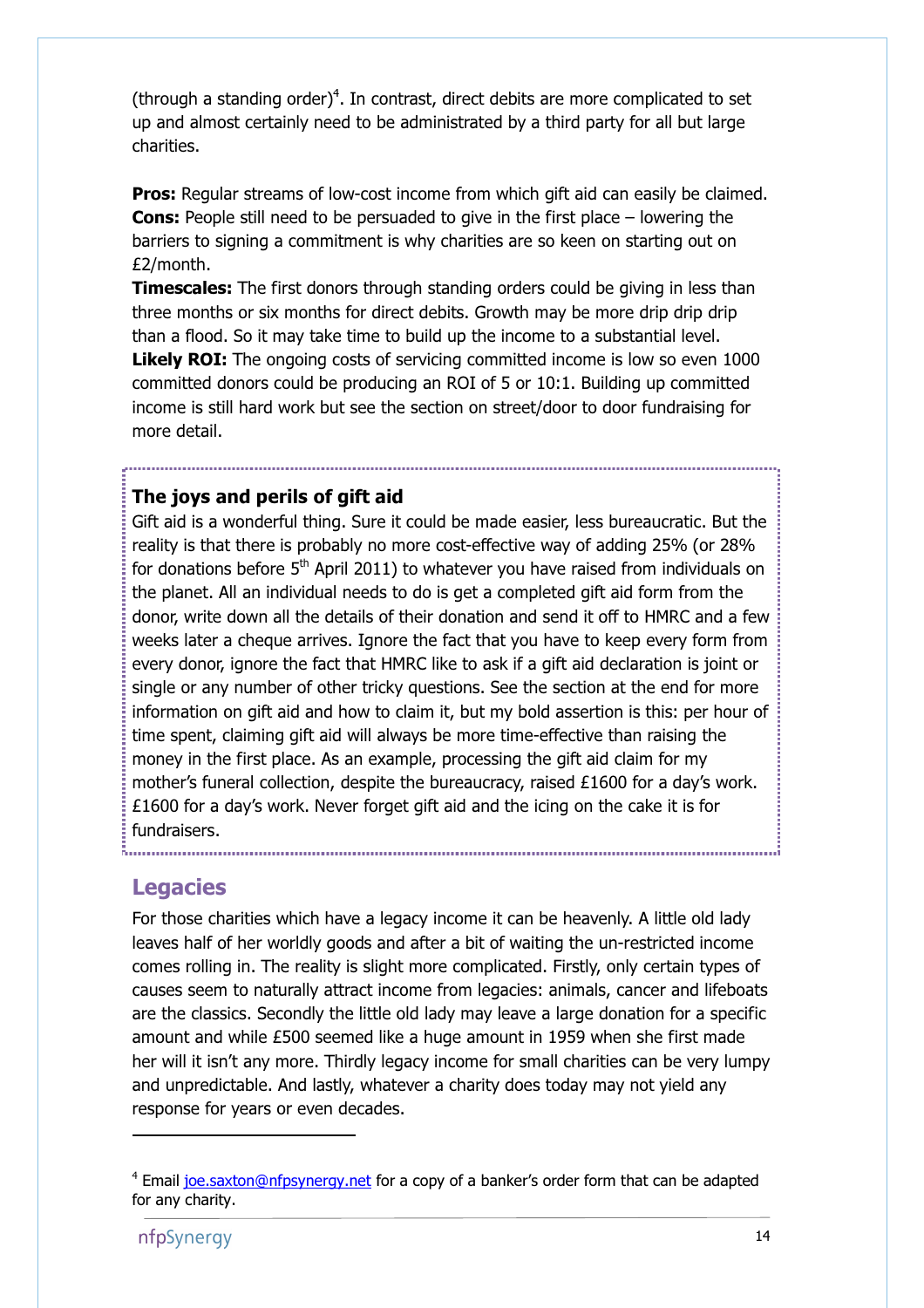The best way to respond to these challenges from a fundraising point of view is to have legacy promotion as a background noise in all fundraising activities. If people show an interest in legacies somebody can go and talk to them (that could be a trained trustee or volunteer or a fundraiser). The charity can then make sure they understand that a percentage of their income (say 5%), rather than a specific amount (say £500), protects both the charity and the donor as the actual legacy will rise (or fall) with the wealth of the individual rather than being fixed.

**Pros:** Large chunks of unrestricted income that can make all other sources of fundraised income pale into insignificance. Just five people leaving 10% of a £500,000 estate each year would transform the fortunes of most small charities. **Cons:** Legacy income is unpredictable and can take years and years from promotion to results. Today's or even this decade's cash crisis won't be solved by legacy income.

**Timescales:** An organisation would be very lucky (and a legator very unlucky) to see any return in three years, five years is more likely and ten years is probably an appropriate timescale.

**Likely ROI:** It's very hard to spend money on legacy marketing unless you want to waste money on solicitor's directories, so a return of 50:1 is achievable, though given the timescales the actual figure is almost meaningless. Our 2005 study showed an ROI of 40:1 and our 2010 study showed an ROI of 22:1 including staff salaries.

### Trading and mission-based enterprise

Lots of charities already earn income by trading and mission-based enterprise (sometimes called social enterprise) – they just may not call it that. But the single charity shop is a big money spinner for some small organisations as is the annual conference or the collection of recycling or stewarding at festivals or a host of other mechanisms for earning money. Earning money is a mixed blessing as a source of revenue. The profit margin is often low (possibly around 20%) and the set up and running costs can be high. This makes trading unusually susceptible to economic hard times or rising costs. However if the trading is fairly robust then the upside is that it may be possible to borrow money to set up a new trading or social enterprise activity just as a small business would.

**Pros:** Trading isn't giving and it is easy to demonstrate a business case, making it easier to borrow money and carve out a unique niche.

**Cons:** Costs are usually higher than traditional fundraising activities, making margins vulnerable to changes in the economic climate.

Likely ROI: An ROI of 6:5 is probably reasonable, in other words a profit margin of 20%, but it is of course very enterprise dependent. However if it is mission-based then it is both income-generating and service delivery. Our 2005 study showed an ROI of 2:1 suggesting our 6:5 in the current climate may be a little gloomy  $-$  but prove us wrong!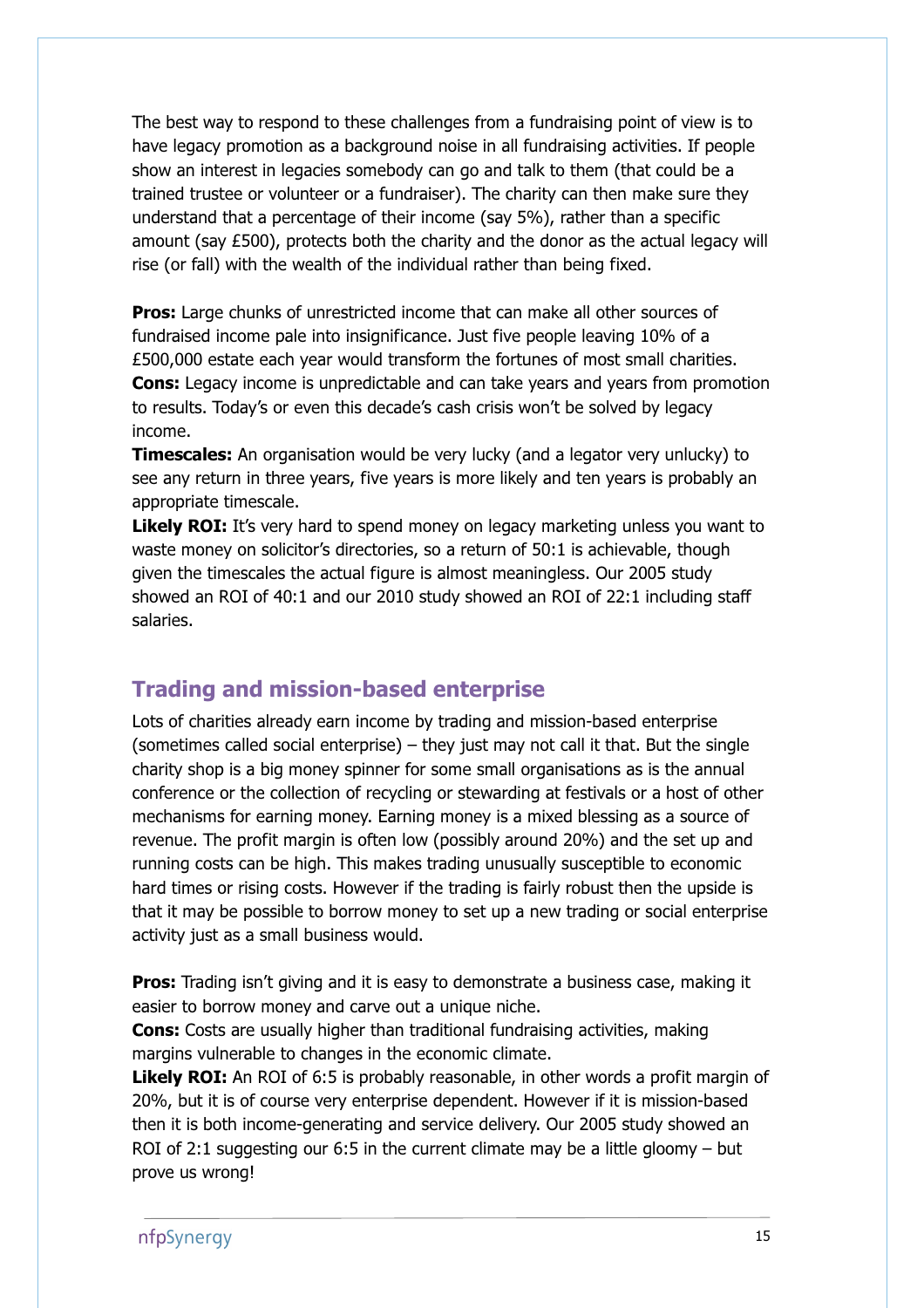### Corporate support

Income from companies is possible the single most over-rated source of charitable donations. Typically those outside fundraising think that companies could (or should) be giving millions to charities while the reality is very different. Very few organisations get a significant (say more than 10%) portion of their income from companies and companies typically want (understandably) publicity or volunteering opportunities or other benefits in return. Companies also tend to be fairly cautious in who they give to, so cancer and health charities are in and animal charities are out. Small charities tend not to feature in this mix because they lack the infrastructure (media teams, account managers) to ensure the benefits are delivered back.

Corporate support is also changing in two significant ways. Firstly, many companies are putting their straight corporate donations into a foundation (so fundraising from them falls into the grant-making trust section). Secondly many companies now want a different relationship from giving money. They want volunteering opportunities to motivate their staff and so on.

**Pros:** There are lots of companies and lots of opportunities to persuade them to give.

**Cons:** Companies typically give only a very small portion of their turnover to charity and want a lot in return. A corporation will also want a strong well-known brand which may be hard for a small organisation to have.

**Timescales:** Small donations from corporate partnerships might be possible in 6 months but becoming a charity of the year will probably take 18 months or even longer to achieve.

**Likely ROI:** Very hard to say but successful corporate fundraising requires people to woo and service corporate donors. Our 2005 study has an ROI of 5:1

### Major donors

Major donors. Rich individuals just waiting to hand over a donation of £10,000 or £20,000. Governments love the idea that philanthropy can be encouraged and more wealthy people might be encouraged to give in this way. There is no doubt that substantial donations (let's say more than  $£1000$ ) are hugely appetising to charities who would like more income and particularly un-restricted income. As the section below discusses, major donors are definitely one of the promising ways that a small charity can look to increases its income, but there are two key ingredients to success. Firstly, wealthy individuals who can be met and cultivated and secondly some projects or areas where the donation can be channelled to (few people like the idea of their donation going to general funds – but here's hoping).

**Pros:** Five donations of £10k or £20k could transform an organisation's financial fortunes.

Cons: Wealthy individuals need wooing and often want to meet and keep in touch with the CEO or senior staff or trustees. They even want to know exactly how their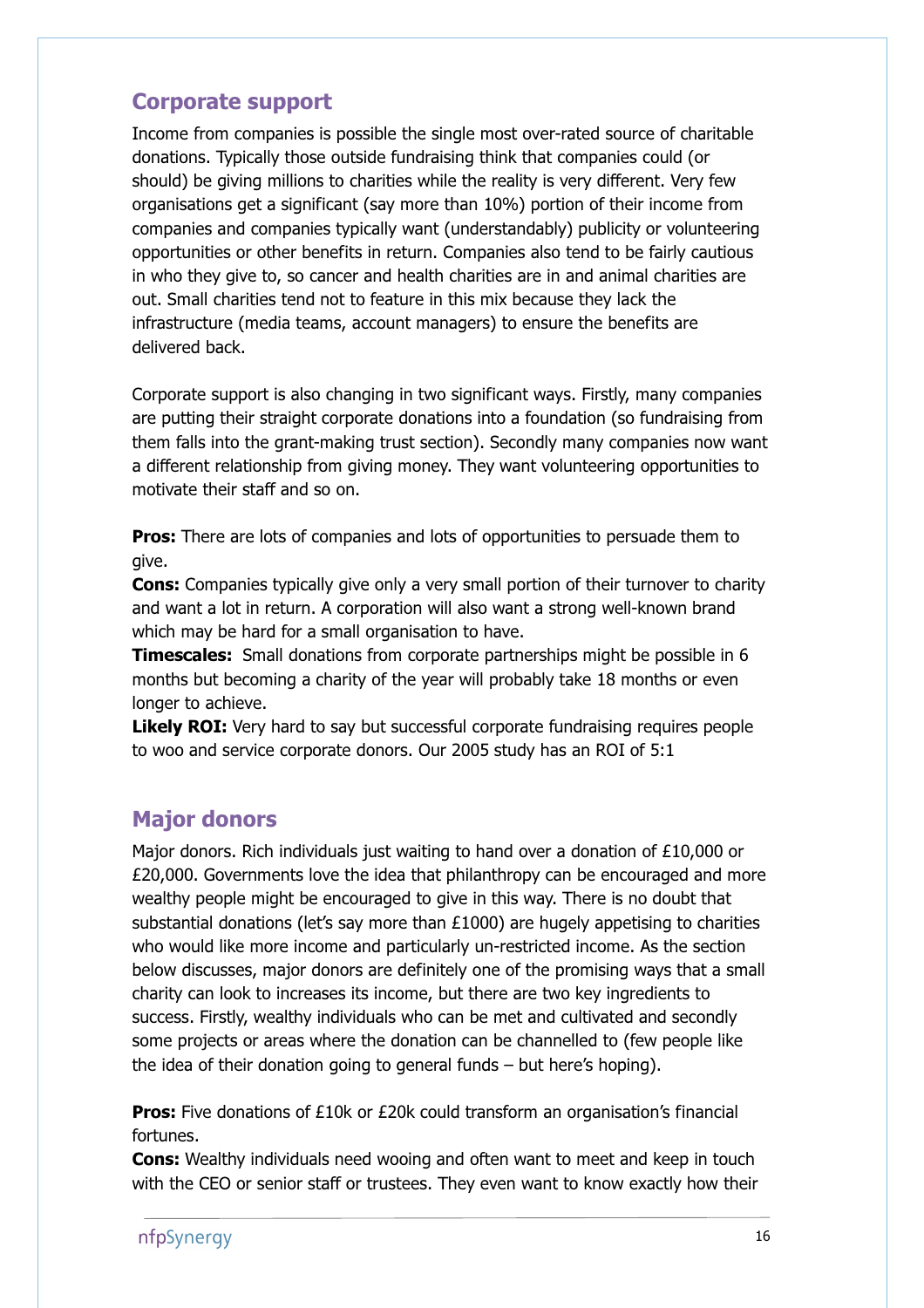donation is being spent. Whatever next!

**Timescales:** An organisation might stumble across a big donation in 6 months but building up a portfolio of first prospects, then donors will take 2-3 years. These can then be used as champions for getting more donations. A typical capital appeal might start 5 or more years before it wants the money (and losing a charming, effective major donor fundraiser could set the organisation back years – major donors often trust as much in the individual as the organisation)

**Likely ROI:** Costs are principally people's time so an ROI of around 6:1 (9.7 in our 2005 study and 6.5:1 in our 2010 study) is achievable but commitment of the CEO's time is often key

### Street and door to door fundraising

One of the most visible forms of fundraising is street fundraising (un-popularly called chugging). There is no doubt that it is highly effective and there is no doubt that it stirs up a fair degree of passion and opposition. More recently door to door fundraising has risen in popularity to the extent where it is probably more common than street fundraising. For small charities street fundraising has the advantage that its costs can be controlled as payment is by the number of donors recruited, not by the amount of activity. However most agencies that carry out street fundraising need a campaign of a certain size to make it economically viable for them to train up their canvassers. Equally important is that most small charities would probably be wary of the size of investment needed (£50k+) and payback period (around 24 months). So this is probably a better option for the  $£1-E10$ million income charities than the very smallest. However, at some stage a number of small charities will get together offering the public in (say) Leeds or Leicester or Bournemouth a mechanism for supporting a basket of local charities.

**Pros:** Payment by results , donors recruited straight onto high value direct debits. Cons: Few boards of small charities will have either the financial resources or the stomach for this type of fundraising. Sad really. High attrition rates amongst recruited donors also a problem.

**Likely ROI:** 1:1 after 24 months but ROI rising over time as the direct debits will keep on coming in. Our studies haven't specifically broken down this income source.

### Digital and new media fundraising

It's very easy to think online fundraising is some of kind of magic fundraising medicine. It isn't. There are some organisations which in some circumstances can make online fundraising work for them (overseas emergencies and events are the two obvious ones). But for most organisations in most situations online or digital fundraising is not a big money spinner. There is a simple reason for this. As rule 3 points out, fundraising is all about asking. And a website is a really rubbish tool for asking. It just sits there. People go to a website, a website doesn't come to you  $-$  it can't stop you in your tracks the way a street fundraiser or a telephone call can. So online, digital and social media have their place but for most (small) charities the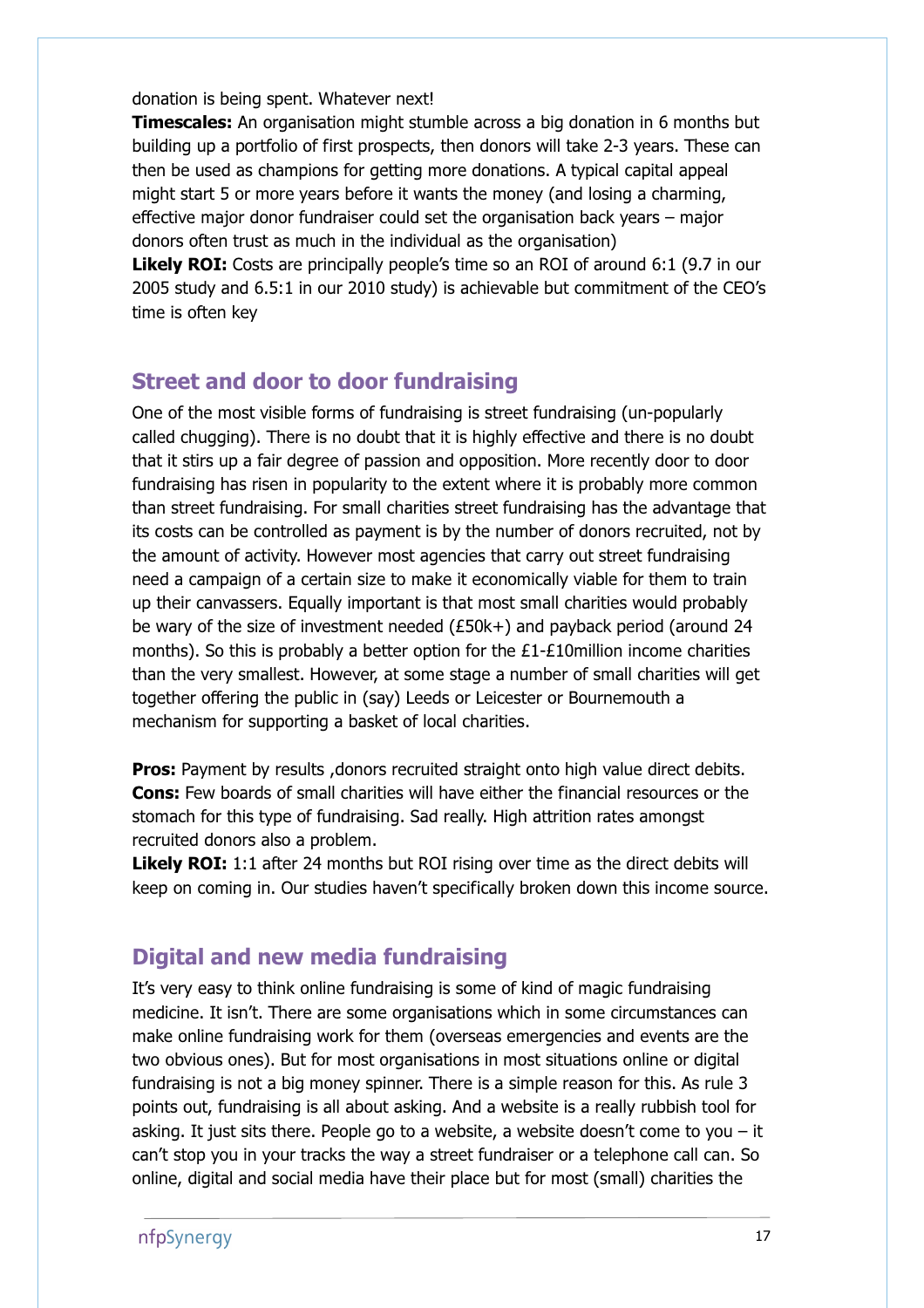amount of income raised will be small.

**Pros:** Online fundraising is relatively low cost to set up and to run Cons: Unless you are organising fundraising events or your cause needs to respond to disasters or emergencies it doesn't raise much money

**Timescales:** The mechanism for online giving could be set up in a month, but online giving still requires people to have a reason why they should come to your website and make a donation.

ROI: Our 2010 study shows an ROI of 2.3:1 but any organisation working in overseas development or having a large fundraising event portfolio will be considerably higher.

### Statutory income

Money from central or local government. Delicious stuff and up till recently the financial lifeblood of many organisations. But sadly in every sense statutory income isn't what it used to be. In part there is far less of it than there used to be, and in part because where it does exist it is more likely to be linked to delivering types of activities. Indeed this paper is all about organisations moving away from statutory income. So if you can get statutory income, seize the opportunity with both hands but you may just find that it isn't what it used to be.

Pros: Low cost and available in relatively large amounts till recently. Cons: No longer available in relatively large amounts. If you can wait five or probably ten years it may come back in vogue…. **ROI:** ROI is great (28:1 in our 2005 study) but the reporting is often onerous and

statutory income is now like gold dust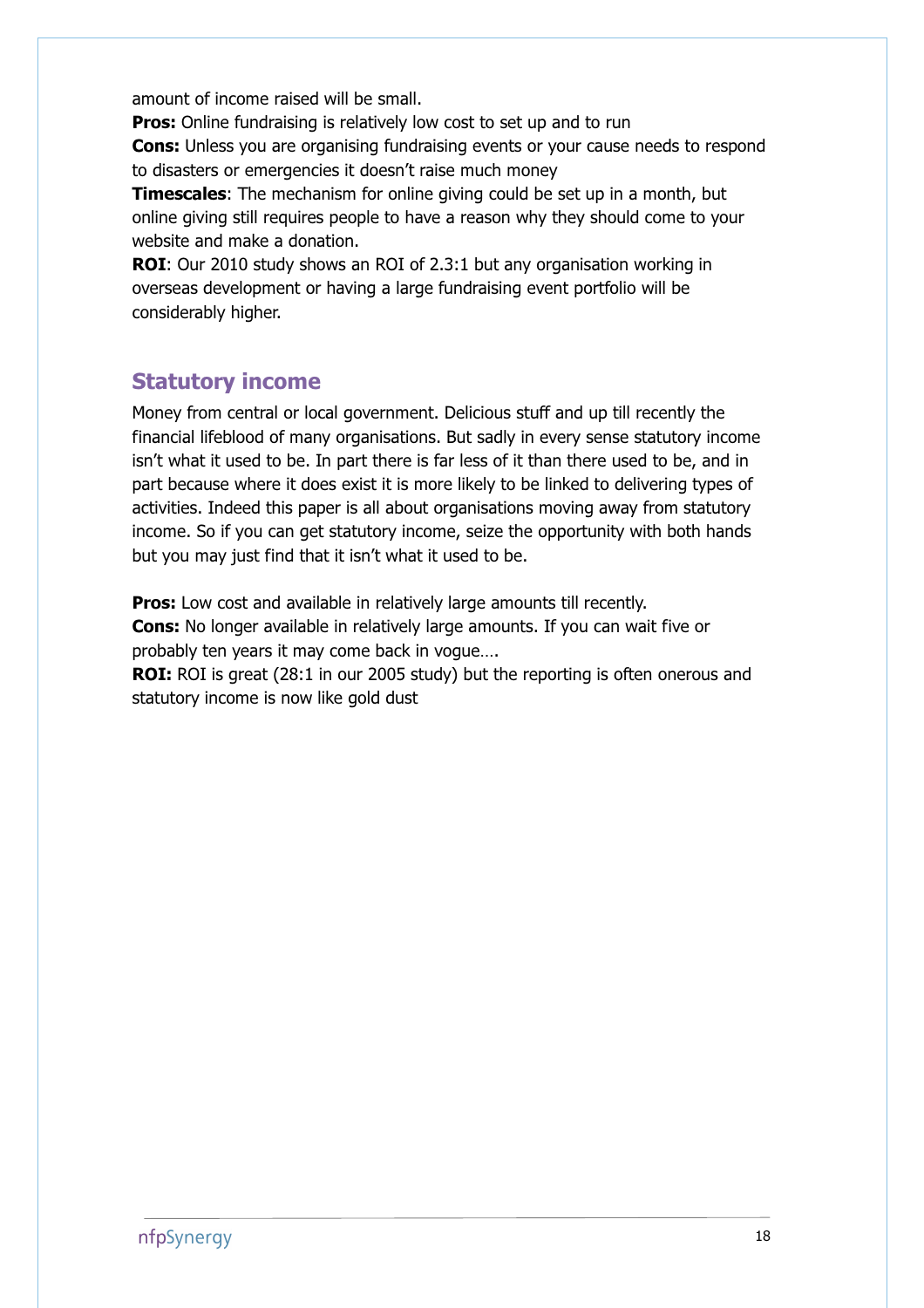# Part 5: Creating a resilient fundraising portfolio

While each individual stream of (fundraising) income needs careful consideration, so does how all those income streams look when they are put together. This next section tries to look at how all those different income streams can be planned for the maximum benefit of the organisation and so that the organisation isn't particularly vulnerable to different sets of circumstances.

### Priority 1: Create fundraising income that will bear fruit over differing time spans.

Any investment of time and money on generating future income needs to bear in mind the length of time that it will take for the hard work to generate the surplus that is required. At one extreme end is legacies which will probably take at least 5 years to see the results and in some cases may take decades. At the other extreme is putting out collecting tins or submitting grant applications which might (if lucky) take as little as 6 months to yield results. As a general rule most fundraising activities will take 12 months or more to see a profit, and probably any income at all.

Balanced against the length of time that a fundraising activity will take to yield results is the ROI of the fundraising technique. In general the longer the lead time for results the higher the ROI that is needed to make it worth the wait. So promoting legacies is worth it because the potential sums are so huge that it's worth the wait. Community fundraising despite its low return has a relatively short gestation period (though local government regulation doesn't always mean that is the case). Chart 1 tries to sum up this balance.



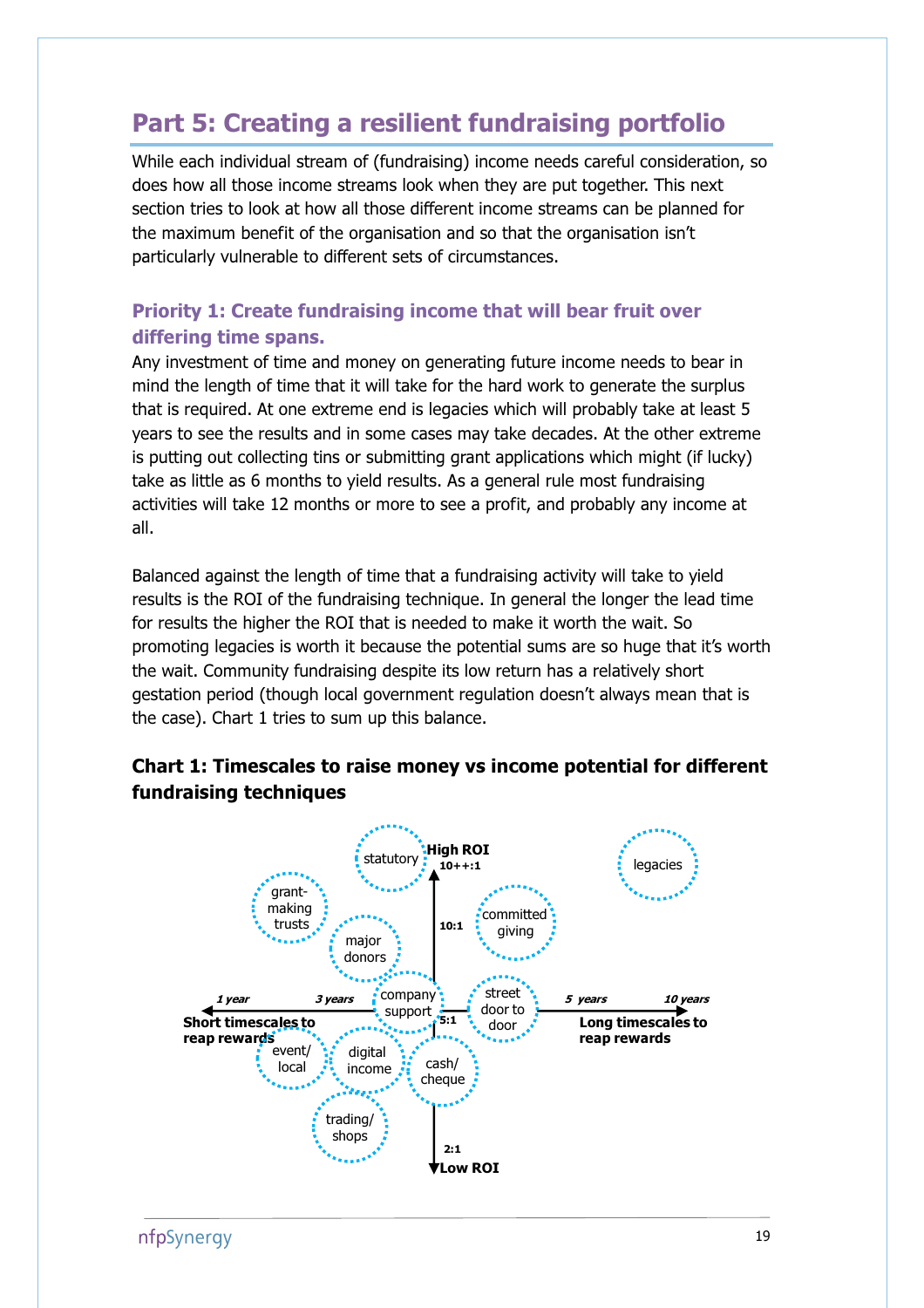### Priority 2: Create fundraising income that will balance risk (of not raising money) against the return (of how much will be raised)

Broadly speaking the best place to look for income is the top left quadrant in chart 1 – relatively quick and relatively high amounts of money and the worst is bottom right – relatively slow and relatively low levels of ROI. So when all the sources of income that your organisation is planning for are put together where do they fall on this graph?

Another way to look at the total income portfolio is to spread the load of fundraising risk. Different types of fundraising have different levels of risk associated with success. So for example if an organisation spent 100 hours organising tin-rattling, it would be very unlikely to raise nothing but if it then managed to get 50 of those hours with a person out on a street each person might raise £10 an hour and so a total of £500 might be raised (50 hours x £10 per hours). So the risk of raising nothing is very low but the chances of raising a huge amount is also low. This type of fundraising is low risk and low reward. Chart 2 shows this kind of approach and tin-rattling would go in the bottom left quadrant.

In contrast if an organisation spent 100 hours working on major donors this would be high risk and high reward or the top right quadrant. The reason for this is that 100 hours could be spent researching potential donors, making contact with them, wooing them and then asking the question. It's perfectly possible to imagine that over the course of the 100 hours no money would be raised (it might have taken 101 or 201 hours of work). However if one donor made a donation of £10,000 as a result of that work then it would yield 20 times what the tin-rattling might yield.



Chart 2: Risk vs return matrix for different fundraising techniques

If all the fundraising is high risk/ high return there may be no money but if all the fundraising is low risk/low return then there will be money – just not very much of it! So the fundraising portfolio needs to balance those risks and rewards (just as in the same way an investment portfolio needs to balance risk and return).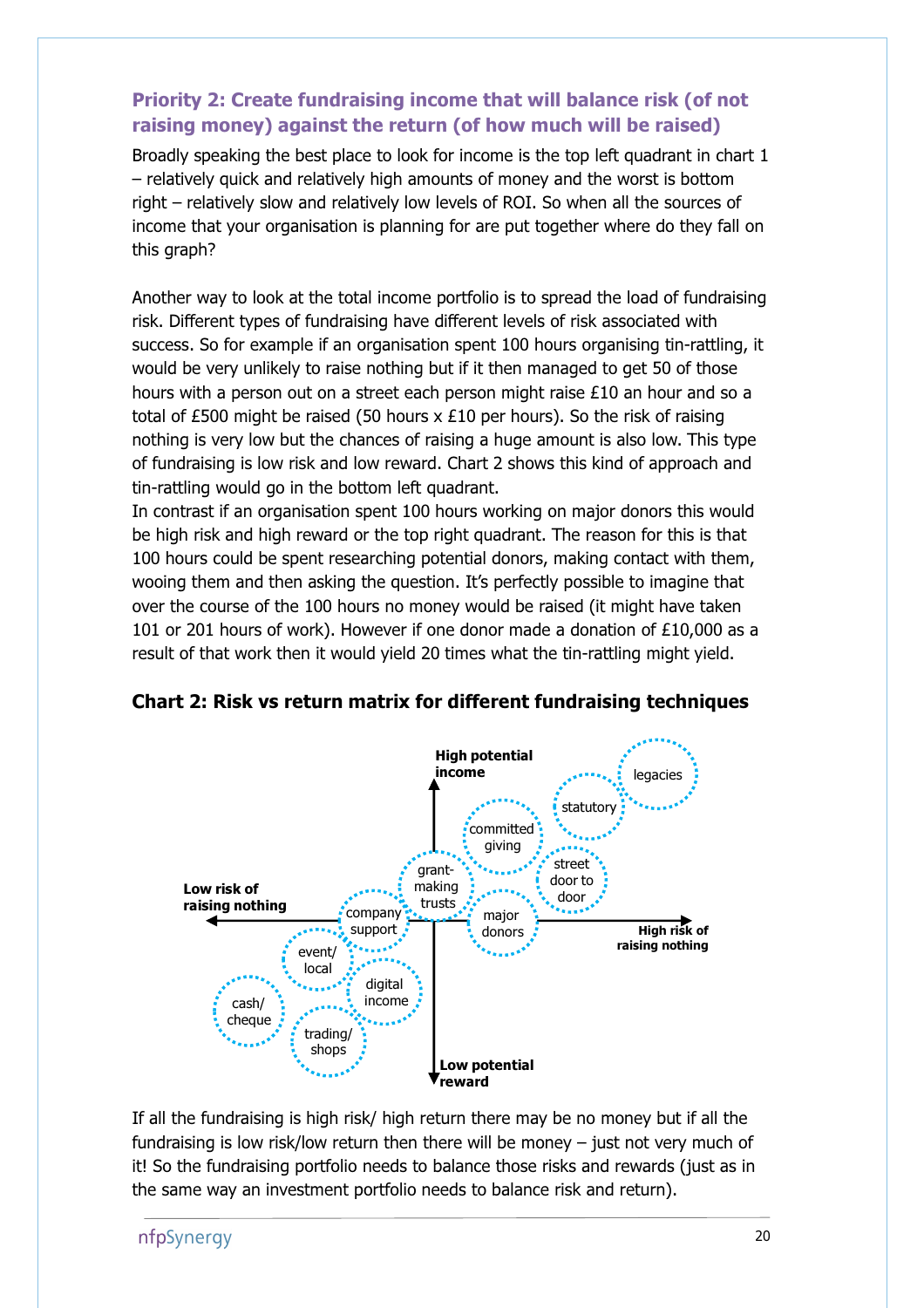### Priority 3: Avoid dependency on too small a set of funders or donors

As many charities are discovering, statutory income is at best staying static and in many cases being cut, often at short notice. Where statutory income is holding up it is tending to come with more strings attached. This means it is typically a contract (you are paid a unit price for delivering a service) rather than a grant (you are given a lump sum for doing good work). This change means that charities will have to bend over backwards (even more than before) to meet specific targets.

However target-driven statutory income is, it still hurts when it's taken away! Some charities have found that their finances are very vulnerable to the decision of a very few funders. So here is a simple rule of thumb for judging the vulnerability of a charity's income. What is the smallest number of donors or funders would it take to lose half an organisation's income:

- If the answer is more than 50 funders/donors that's great news.
- If the answer is 26-50 funders/donors your portfolio is pretty robust but don't get complacent
- If the answer is 11-25 funders/donors your portfolio is looking vulnerable as one or two donors within that group probably provide a disproportionately large chunk of your income
- If the answer is 10 or less start then the process of diversifying your income – though you may already be too late to avoid taking a hit

Losing income is often only half the story with losing funders. The knock-on effects of a lack of organisational confidence and potentially becoming too small for certain grants or other benefits are also the collateral damage of the loss of funders.

### Priority 4: Ensure fundraising brings in 'drop dead' income

Over the course of a financial year a fundraiser will carry out a breadth of fundraising activities and raise a certain amount of money. At the end of the financial year the fundraising cycle will start again. The question is how much money is already known to be coming in the next financial year even if a fundraiser does nothing more. How much would be raised if the fundraiser left and never came back? If the answer is nothing then change the fundraising strategy. The only (and I think I really do mean only) way that fundraising can be sustainable and grow in cost-effectiveness over the medium and long term is by having income or activities that are all but guaranteed to come in, come what may.

Perhaps an example would help. If a fundraiser has raised direct debits to an annual value of £20,000 then if they do nothing else that £20,000 will come in (this income could then be called the 'drop dead' income. So at the start of the next financial year £20,000 is guaranteed and another £30,000 of annualised direct debits is raised. Then at the start of the next financial year the £50,000 will be guaranteed. At the end of 10 years like this a guaranteed income of £250,000 might have been built up (this example ignores people cancelling their direct debits or increasing them for the sake of simplicity).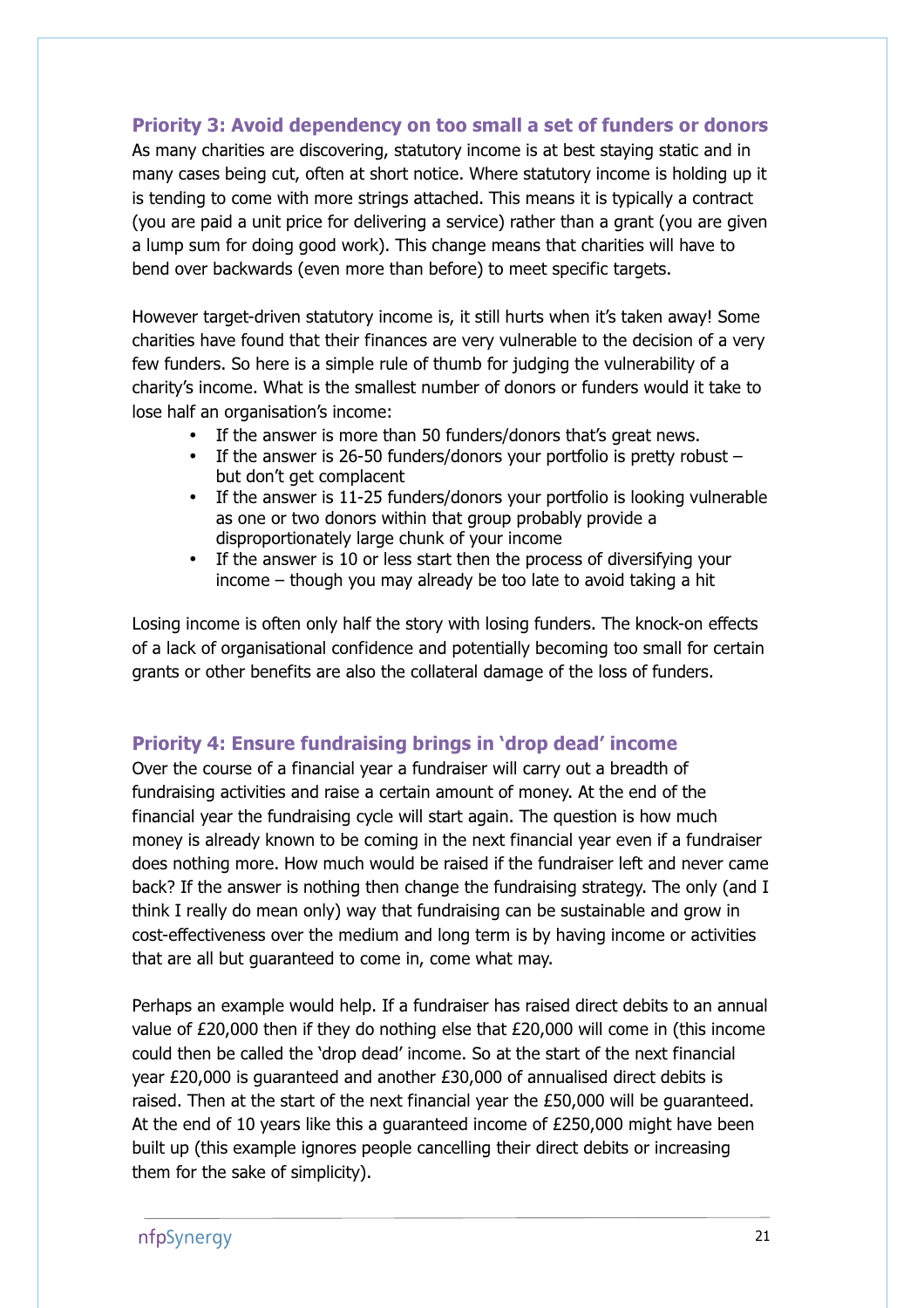In contrast if every penny of income has to be raised starting from scratch then it is very hard to improve the ROI of fundraising and very hard to increase the total amount of money raised (except by increasing the costs/staff which isn't what's wanted). Of course looking at all the types of income discussed in part 4 there are shades of grey. A three-year grant from a Trust is brilliant for drop dead income. A fundraising event is rarely 100% drop-dead income but over a five year period it might be expected to grow in size and reputation so that raising money from it became easier and easier. So for every fundraising activity an organisation should ask itself 'How will this help us raise money next year?

### Priority 5: Be realistic about the timescales for fundraising success

Perhaps the biggest question of all is how quickly should fundraising investment turn into fundraising income. What is a realistic expectation? This depends on a whole host of factors. I don't want to depress people, but neither do I want to give false optimism.

So a realistic rule of thumb might be this. What is invested in fundraising each year should be aimed to be the 'drop dead' income: ie the investment is the speed with which the income on our notional spiral staircase rises. So if an organisation spent £30,000 including costs on a fundraiser this should be the target 'drop dead' income. So after five years the organisation would be spending £30,000 and raising £150,000. This may appear slow to some people and if you can make faster progress than this, that's brilliant, but there is nothing worse than an organisation setting targets that their fundraising can't achieve and never could.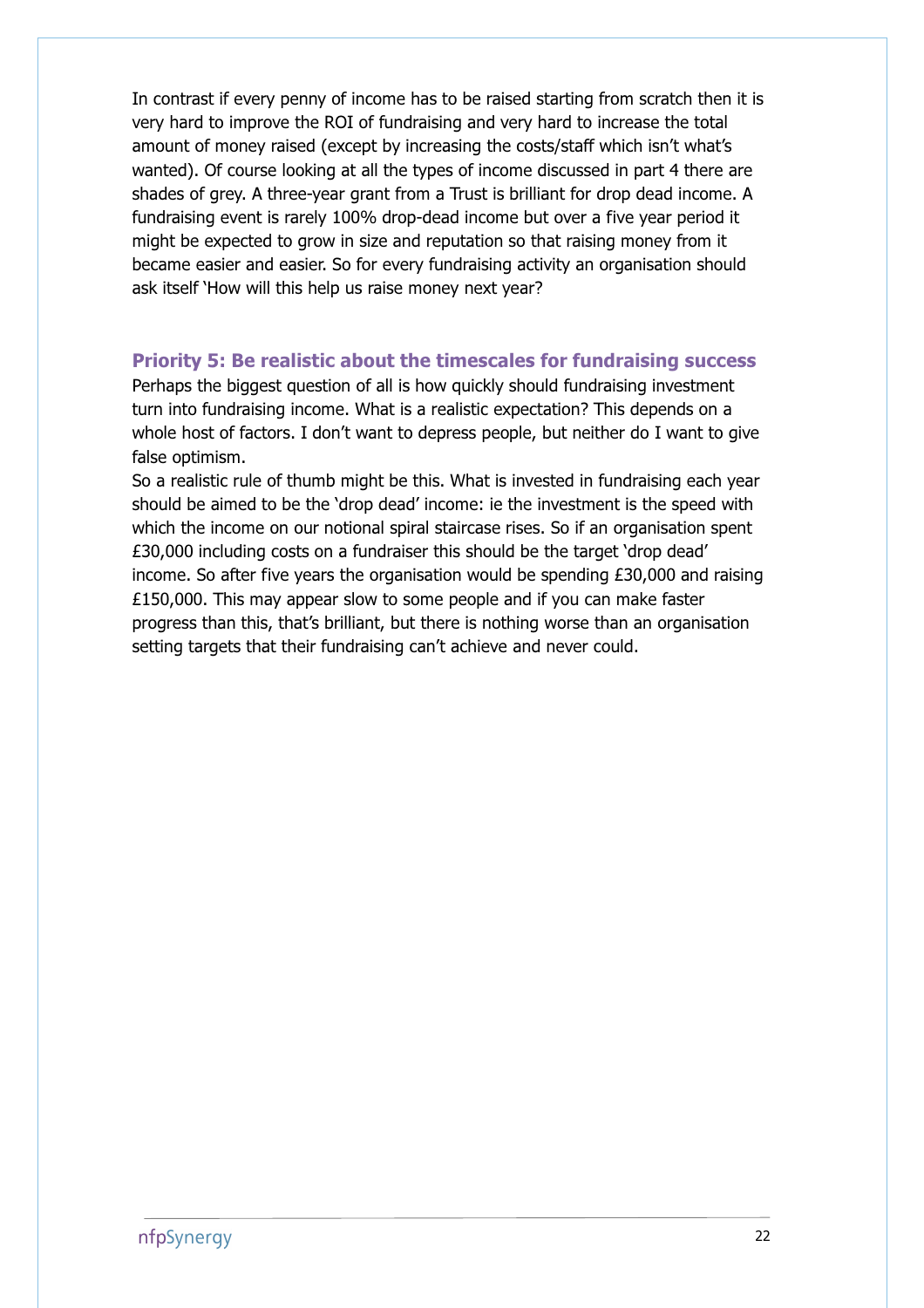# **Conclusion**

There are bits of this document that could certainly be described as depressing. There are lots of sources of income that are far less attractive than they may at first sight appear. Fundraising is hard work and particularly in the current climate. It is almost certainly not a silver bullet for any current financial crisis unless a lot of the hard work has been done in previous years. Fundraising is a marathon, not a sprint. However it is a marathon well worth the effort when done effectively. Fundraising with the right expectations and approaches as set out in this document can provide an organisation with the liberating effect of unrestricted income which can be spent in whatever the organisation believes best fulfils its mission.

### Further reading and websites on fundraising and raising money

- The Institute of Fundraising run a range of courses and have regional groups for fundraisers www.institute-of-fundraising.org.uk
- One particular website run by the Institute is www.how2fundraise.org . It's not always completely up to date but is still full of useful stuff.
- The FSI specialise in helping small charities, including consultancy, courses, training and highlighting the issues that small charities face. www.thefsi.org
- Another site for some useful stuff on all sorts of stuff relating to charities including fundraising is www.knowhownonprofit.org

### Joe Saxton's fundraising biography.

Joe started raising money aged 14 by selling sandwiches at school for Save the Whales. At university he took part in sponsored sleep-outs for the homeless. In the mid-eighties he started his first charity working on environment and development education and then joined Oxfam responsible for committed supports – those on bankers' orders. From there he joined Brann, a direct marketing agency where he specialised in fundraising and worked on over 15 national charities. He was then Director of Communications at RNID and for the last ten years he has worked at nfpSynergy which specialises in research for charities and other non-profits. He has been chair of the Institute of Fundraising for three years, on the board or chair of five other organisations and a chair of a primary school PTA for three years. On four occasions he has been voted the most influential person in UK fundraising and has been in the top ten of the poll every year that it has been run. He is currently chair of CharityComms, the professional body for charity communicators and chair of People & Planet the charity getting students to campaign on environment and development issues.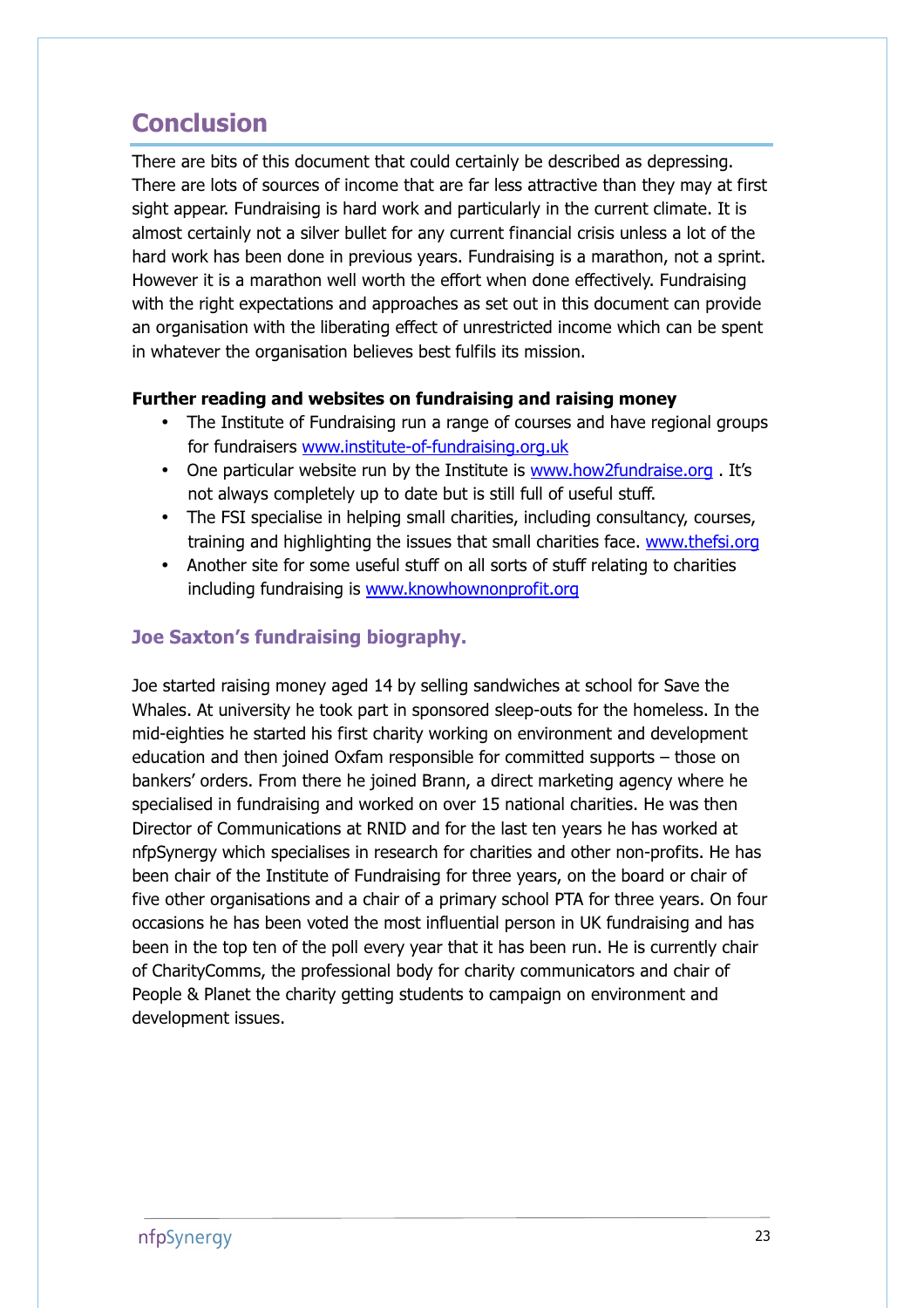### nfpSynergy is a research consultancy dedicated to the not for profit sector. Our aim is to provide ideas, insights and information that help non-profits

thrive. From our origins in syndicated tracking research on public attitudes for non-profit clients, nfpSynergy has grown its portfolio of bespoke research to become one of the leaders in non-profit sector market research.

Our size and our story: nfpSynergy was created in 2002 as a division of the Future Foundation. Two years later the founder Joe Saxton led a management buy-out. In 2009 we had an annual turnover of £1.6 million and around 20 staff members including a variable number of interns. We own our own premises in Spitalfields.

Tracking research: We run tracking surveys that monitor the attitudes and opinions of key stakeholder groups relating to the not for profit sector. The research is carried out on behalf of a syndicate of participating charities who share costs and data. The aim of our tracking studies is to provide lower cost, more frequent and more detailed research than any organisation could achieve by acting on its own. Our monitors include:

- Charity Awareness Monitor (CAM) the general public
- $\circ$  Charity Media Monitor journalists
- Charity Parliamentary Monitor (CPM) MPs and Lords
- Youth Engagement Monitor (YEM) young people
- **C** Brand Attributes (BA)
- $\bullet$  Health Professionals Monitor primary healthcare professionals

In addition, we have developed syndicated tracking studies on local authorities, the general public in Scotland and the Republic of Ireland and regional audiences across England.

Projects and consultancy: Each year we carry out around 50 projects for non-profit clients and we are on the COI list of approved qualitative and desk research agencies and on the British Council's fundraising agency roster. We carry out focus groups, depth interviews, either face-to-face or over the phone, conduct workshops as well as small and large scale desk research projects and have surveyed over 100,000 people from the general public, supporters and staff. We are constantly looking at ways to develop our research techniques to best serve our clients' particular requirements.

Our projects and consultancy work covers a vast range: from helping the British Council to develop an income-generation strategy to investigating apprenticeships in the NHS to researching the barriers and opportunities for young people in seeking help. In particular, we specialise in stakeholder audits and in supporters and client/user satisfaction studies. We also have a particularly strong record of work in the health and young people sectors.

Our clients include charities, housing associations and public bodies who use our research to inform their strategies and planning.

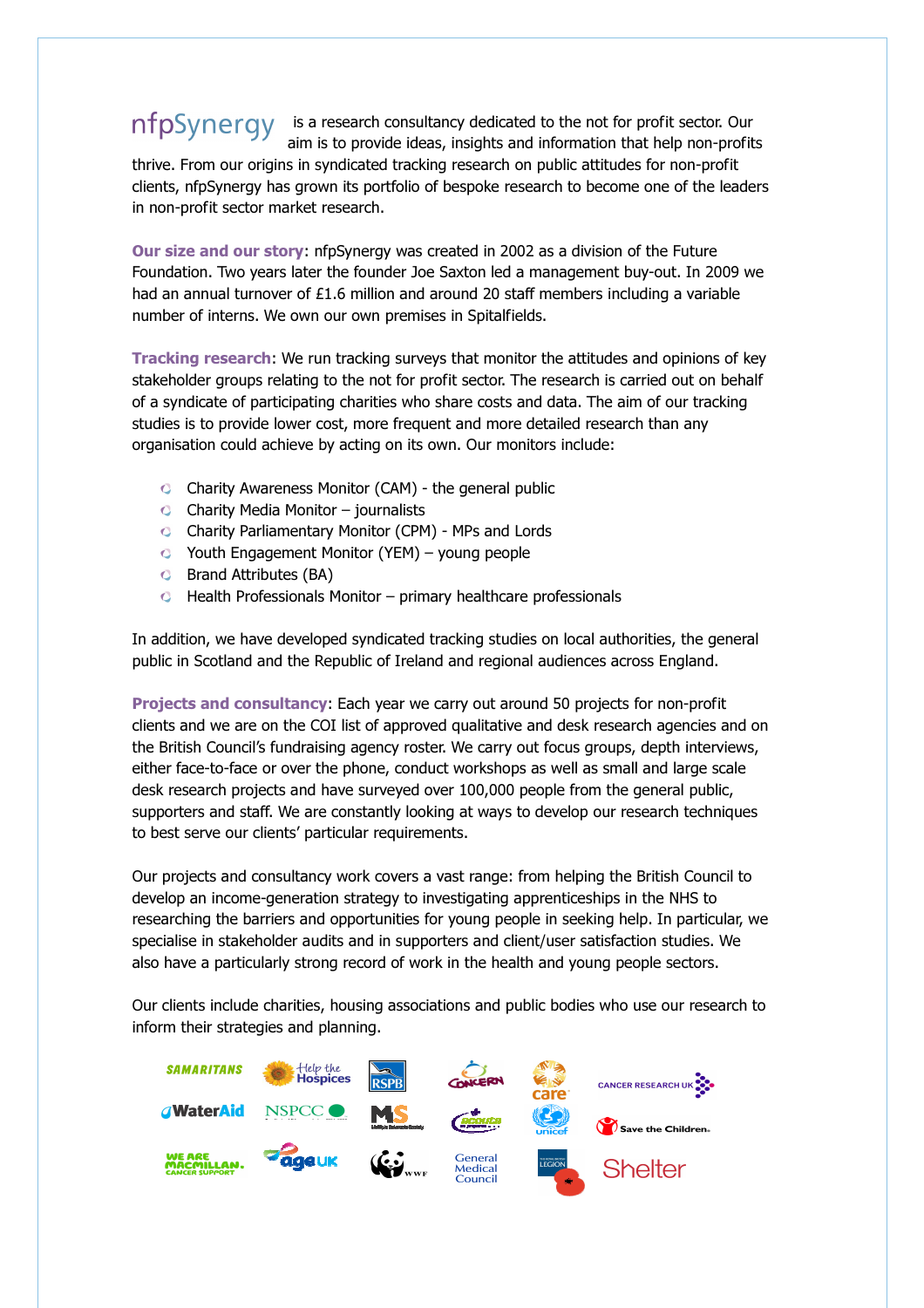Social investment: Unlike many companies that approach their social investment as a side interest, our social investment programme runs as a thread through every aspect of our business. At its core is the range of research reports and briefings we produce each year that are free to download and that benefit non-profit organisations. We support CharityComms (the sector body for communications) by providing free office space and paying for their intern. We use evidence from our research to campaign on behalf of charities on key issues such as reducing the costs charged by mobile phone companies for charitable donations by SMS. We support small non-profits by providing free places at our seminars, by doing talks to groups all over the UK and through pro bono research assistance. Our approach to business shows clearly that even a small company can put social investment at the heart of a business, do a huge amount to help voluntary and community organisations and still be profitable.

Topics on which we have produced free reports include:

- **c** understanding young people's help seeking behaviour
- branding
- fundraising
- volunteering
- how charities use the internet and new technology
- governance

By producing free reports, editorials, and presentations we help small charities (with little or no budget for research) benefit from our wealth of data and knowledge of the third sector. In the past 18 months we published 12 reports, which (in addition to another 38 free reports from previous years) were downloaded free from our website to an estimated 1000 organisations. Please see descriptions of all of our free research at ww.nfpsynergy.net/freereports

As full members of the Market Research Society, we comply with their code of conduct at all times, ensuring that research is carried out in a professional and ethical manner. We also have high standards of data protection – find out more about on our website at www.nfpsynergy.net/dataprotection